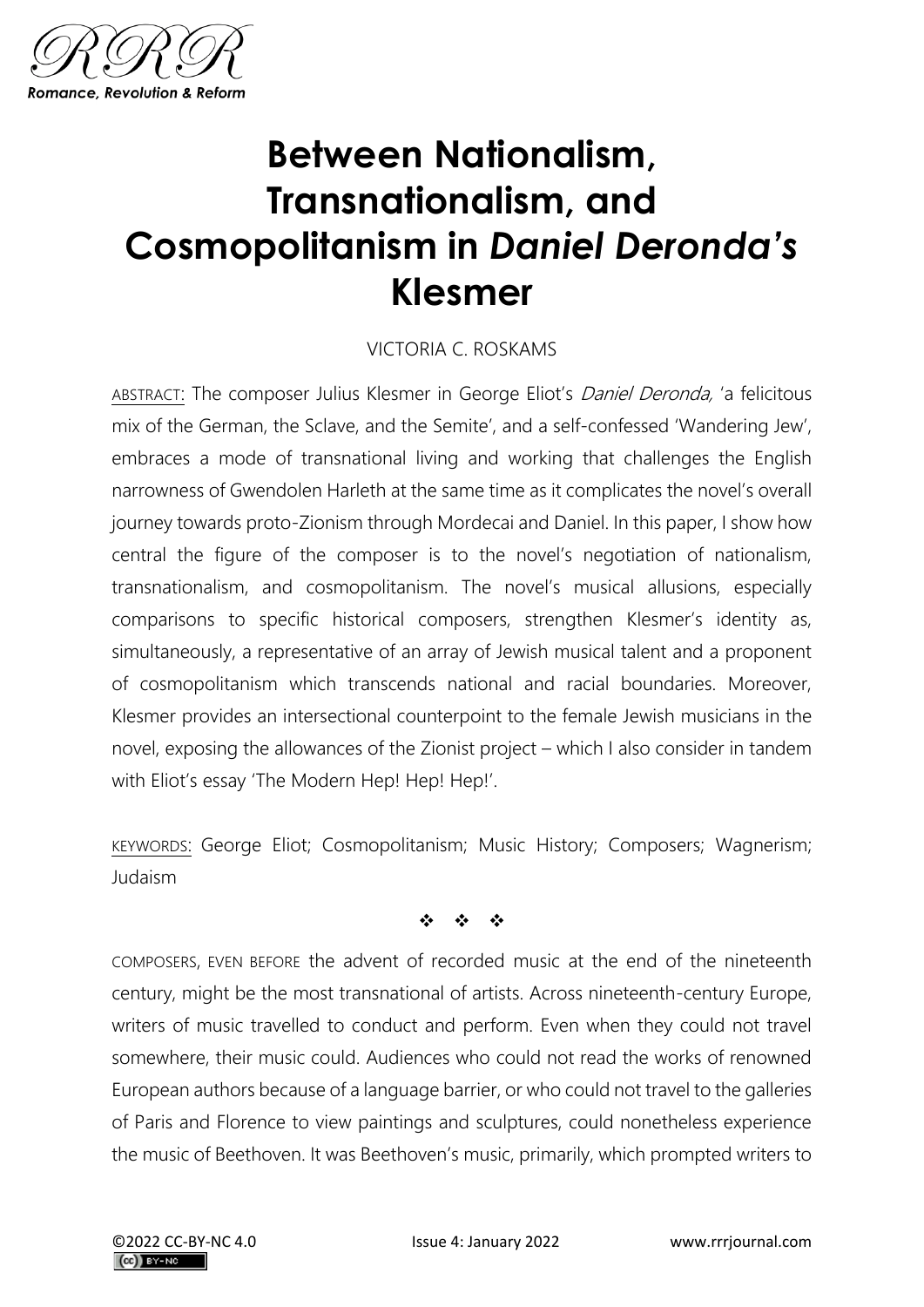

talk about music as the ideal form for promoting universal humanism, traversing geopolitical and linguistic boundaries. It was the 'universal language'.<sup>1</sup> Yet paradoxically, Arthur Symons wrote that Beethoven's music 'becomes a universal language, and it does so without ceasing to speak German'.<sup>2</sup> From mid-century, claims that musical compositions could communicate national identity as recognisably as verbal languages gathered momentum, loosely constituting what is now termed musical nationalism. It is into this mixture of musical nationalism and transnationalism that George Eliot places her composer, Julius Klesmer, in *Daniel Deronda*, a novel concerned with the universal, communication, and difference.

Klesmer, 'a felicitous combination of the German, the Sclave, and the Semite', and a self-confessed 'Wandering Jew', embraces a mode of transnational living and working that challenges Gwendolen Harleth's English narrowness at the same time as it complicates the novel's overall journey towards proto-Zionism through Mordecai and Daniel.<sup>3</sup> While the nascent nationalism of the novel's other Jewish characters is mediated through Italian music and the fervour of the Risorgimento's precedent for socio-political unification, Klesmer's music – especially his original compositions – occupies a more ambiguous position. As a figure of mediation between racial identification and cosmopolitan indeterminacy, the composer is, I will conclude, most representative of the tensions of modernity as Eliot saw them in 1876, as she surveyed the globalising impulses of both culture and capitalism, and the expansionist imperialism of European countries in the name of nationalism. Through this admittedly marginal figure, Eliot encourages reflection on the problems of nationalism and cosmopolitanism more prominently embodied in the novel's protagonists.

In taking Klesmer as my focus for thinking about this negotiation in *Daniel* Deronda, I engage with and expand upon existing critical debates. Much has been written about the novel's exposition of cosmopolitanism and nationalism, yielding seemingly opposite interpretations as to its affirmation of a universal humanism or a narrowly defined particularism. Most have acknowledged that if Eliot condones

<sup>&</sup>lt;sup>1</sup> For some instances, see Joseph Bennett, 'English Music in 1884', *The Musical Times and Singing Class* Circular, 25 (1884), 324-326 (p. 324); H.R. Haweis, Music and Morals (New York: Harper, 1912), p. 105; George Bernard Shaw, The Perfect Wagnerite (Champaign, Ill: Project Gutenberg, 1998), p. 4.

<sup>&</sup>lt;sup>2</sup> Arthur Symons, *Studies in Seven Arts* (London: A. Constable, 1907), p. 220.

<sup>&</sup>lt;sup>3</sup> George Eliot, *Daniel Deronda*, ed. by Graham Handley (Oxford: Clarendon Press, 1994), pp. 41, 224.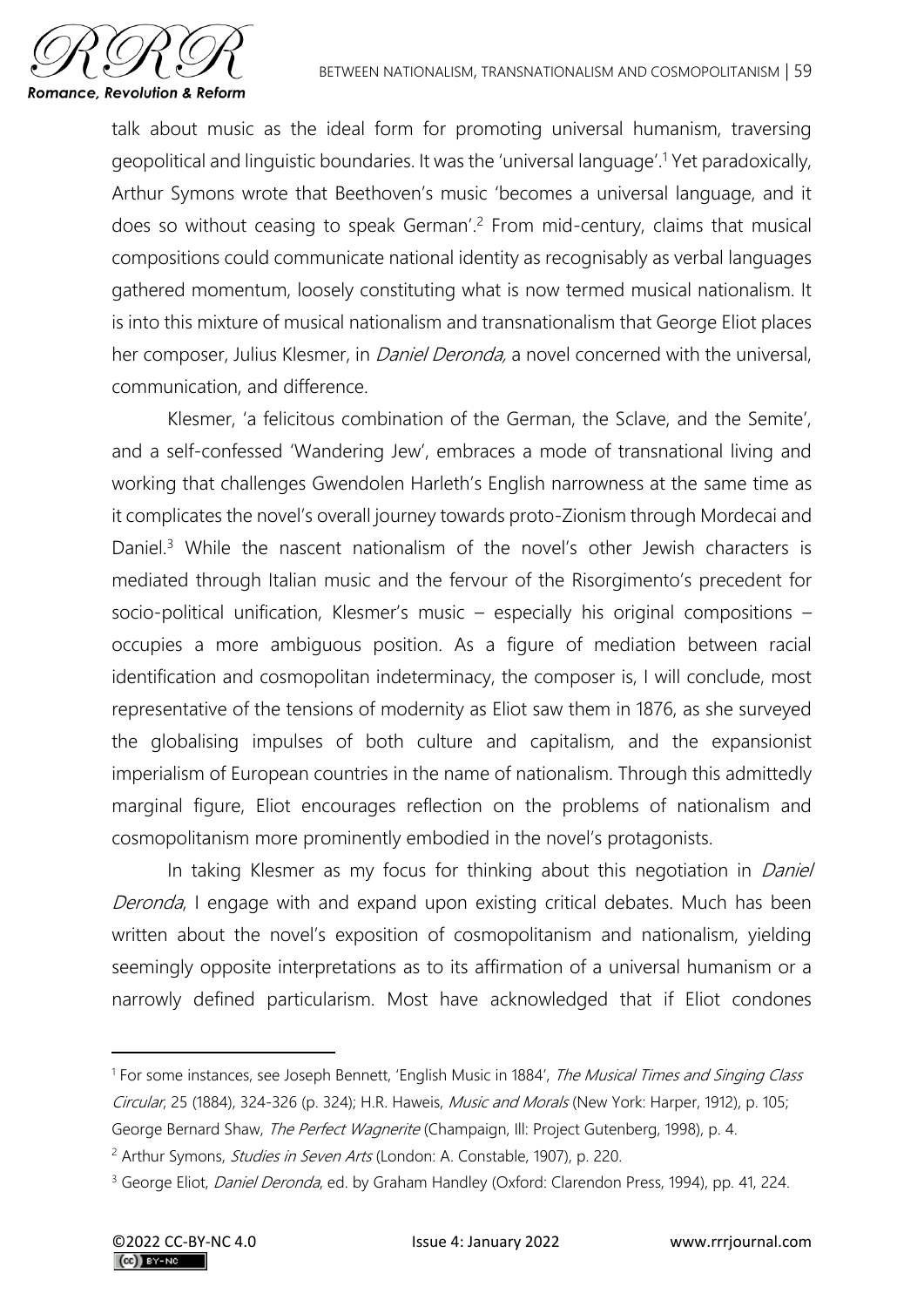

cosmopolitanism, it is not without awareness of its complexities.<sup>4</sup> Particularly through Daniel's encounters with Gwendolen and Mirah, Eliot articulates a cosmopolitanism which does not merely assume commonalities between self and other, but is mindful of, and accepting towards, difference. By retaining this notion of difference, moreover, Eliot achieves a balance between cosmopolitanism and her support for Jewish separatism in Daniel's discovery of his heritage and eventual Zionist mission. This interpretation is drawn from Daniel's stated ethos of maintaining 'the balance of separateness and communication', whereby he will discard the traditional exclusivism of his Jewish ancestors, but give precedence to the Jewish community in all his doings.<sup>5</sup> Amanda Anderson therefore wrote, in her influential 2001 work, The Powers of Distance, that *Daniel Deronda* 'ruminates powerfully on the relation between cosmopolitanism and nationalism, promoting an ideal of Jewish nationalism informed by cosmopolitan aspiration'.<sup>6</sup> Thomas Albrecht has extended Anderson's argument (and applied to the novel that of Kwame Anthony Appiah in Cosmopolitanism: Ethics in a World of Strangers, 2006), suggesting that cosmopolitanism in *Daniel Deronda* accommodates both 'a universal obligation to all human beings regardless of citizenship or kinship' and 'a particular obligation to one's fellow citizens, neighbours, or kinfolk'.<sup>7</sup> Cosmopolitanism and nationalism need not be oppositional, since the latter demands 'cultivated partiality', which eschews the generalising tendencies of cosmopolitanism but retains its emphasis on 'dialogue, reason, and self-critique'.<sup>8</sup>

Aleksandar Stević, on the other hand, has argued that Eliot's endorsement of nationalism has been misinterpreted. He considers that critics have wished to 'dissociate the great Victorian moralist that was George Eliot from the charge of slipping into [a] narrow nationalist worldview' and have accordingly adapted her definition of

<sup>&</sup>lt;sup>4</sup> This is, for example, Sophie Gilmartin's assessment in the section on 'nationalism' in the Oxford Reader's Companion to George Eliot, ed. by John Rignall, The Complete Works of George Eliot, 36 vols (Oxford: Oxford University Press, 2000), XXXIV, pp. 291-292; and in the dedicated articles and monographs discussed below.

<sup>5</sup> Eliot, Daniel Deronda, p. 672.

 $6$  Amanda Anderson, The Powers of Distance: Cosmopolitanism and the Cultivation of Detachment (Princeton: Princeton University Press, 2017), p. 119.

<sup>7</sup> Thomas Albrecht, '"The Balance of Separateness and Communication": Cosmopolitan Ethics in George Eliot's Daniel Deronda', ELH, 79 (2012), 389-416 (p. 389). 8 Ibid., p. 395.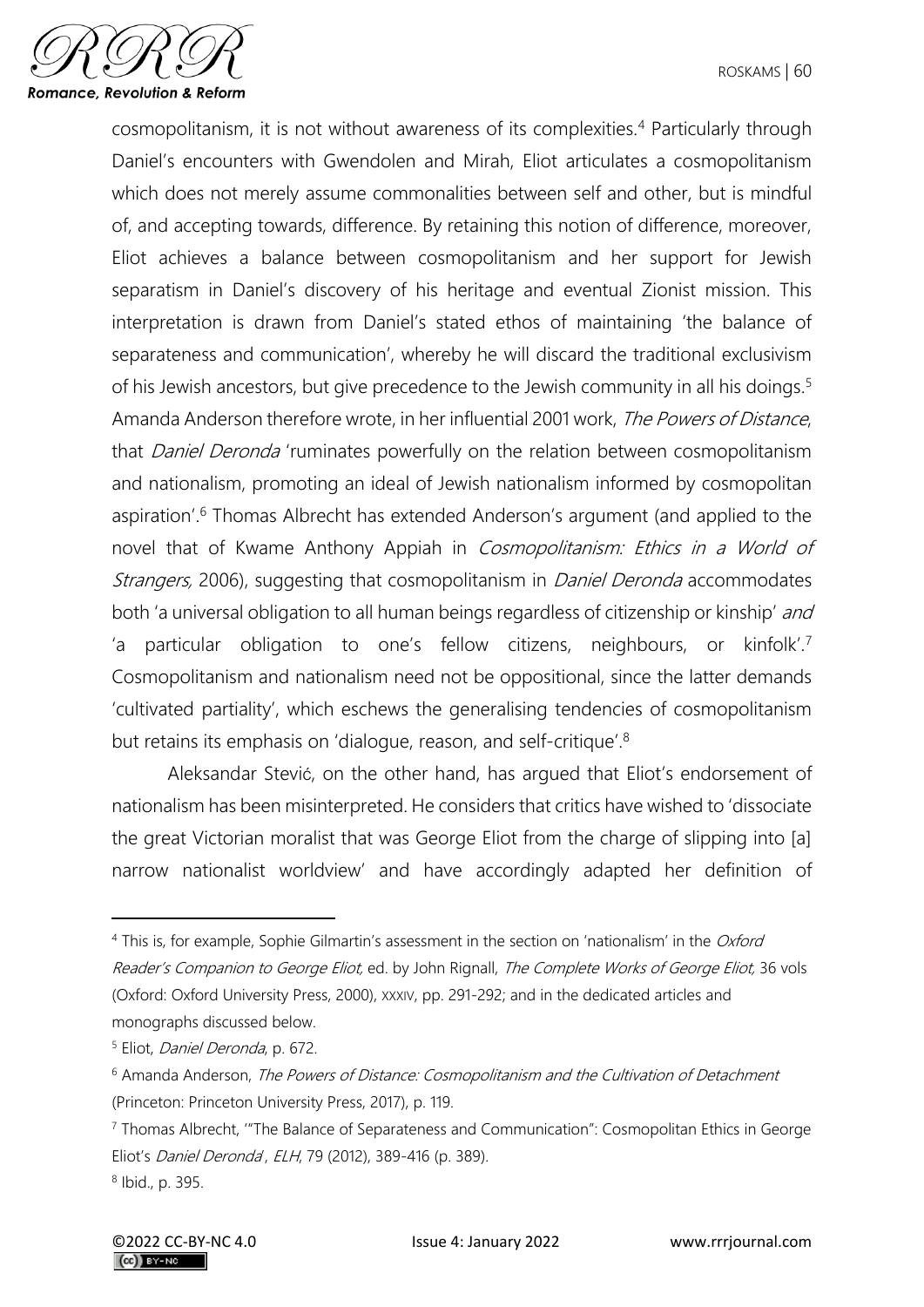

cosmopolitanism in counterintuitive and  $-$  as his title signals  $-$  'convenient' ways.<sup>9</sup> Stević urges reading the novel alongside Eliot's last published work, *Impressions of* Theophrastus Such (1879), particularly the essay 'The Modern Hep! Hep! Hep!' (which I similarly consider vital to understanding Eliot's concerns in her final novel, although we must be attentive to her assumption of a character, Theophrastus Such, whose voice and opinions are not necessarily contiguous with the author's). For Stević, 'The Modern Hep! Hep! Hep!' elucidates Eliot's conviction, also palpable in *Daniel Deronda*, that national identity should remain unaltered by encounters with the other. Ultimately, I find Stević's summation of cosmopolitanism's lasting difficulties to be representative of Eliot's own perspective in this novel:

While we continue to be drawn to cosmopolitanism as an ideological project invested in overcoming tribal loyalties and in celebrating the encounter with the other, we are also resistant to its universalizing logic which we often see as complicit with the hegemonic tendencies variously present in the intellectual legacy of the European Enlightenment and in contemporary global capitalism.<sup>10</sup>

However, there is a further position to which existing criticism has not given great attention, due to its predominating focus on central characters such as Daniel and Gwendolen: that of *trans* nationalism. While I do not arque that Eliot presents transnationalism as an idealised alternative to either nationalism or cosmopolitanism, such a mode of living is made patent in the novel, primarily through Klesmer. In the following, I show how the novel's musical allusions, especially comparisons to specific historical composers, position Klesmer as, simultaneously, an exemplary Jewish musician; a spokesman for German cultural superiority; and a proponent of cosmopolitanism which transcends national and racial boundaries. I distinguish between the *transnationalism* by which other characters, and at times Eliot's narration, perceive him (the 'trans' prefix suggesting movement across national boundaries), and the *cosmopolitanism* by which he identifies himself in his speech and music (a universalist stance that effaces national boundaries).

<sup>&</sup>lt;sup>9</sup> Aleksandar Stević, 'Convenient Cosmopolitanism: *Daniel Deronda*, Nationalism, and the Critics',

Victorian Literature and Culture, 45 (2017), 593-614 (p. 593).

 $10$  Ibid.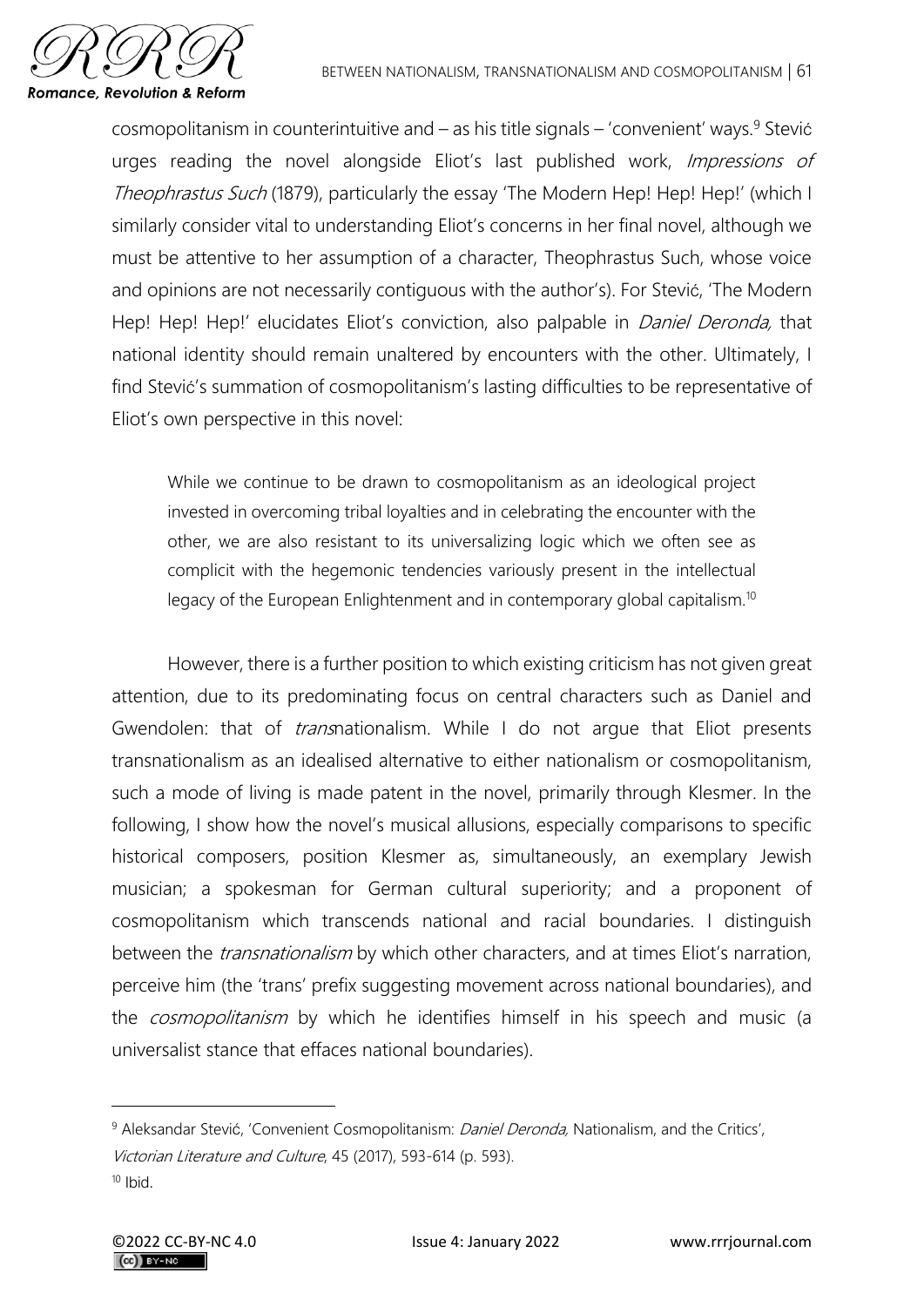

Transnationalism is less rooted in an ideology than nationalism or cosmopolitanism, having neither term's implications of a firm foundation for identity, but instead connoting an ever-changing state of being. It accommodates multiple identities, whether assumed willingly by the individual or imposed upon them by others in specific contexts. It is produced, in this novel, by assimilation and racial mixing, as well as the globalist nature of modern industry (in Klesmer's case, the music industry). What the wealth of existing critical debate about *Daniel Deronda's* cosmopolitanism has made clear, more than anything, is that Eliot could not resolve the conflicts of 'universalizing logic', 'cultivated partiality', and 'cosmopolitan aspiration', especially in a novel validating the proto-Zionist claims of diasporic Jews.<sup>11</sup> Transnationalism appears not as a resolution of this conflict, but a likely alternative. As I argue, Klesmer's significance as a counterexample to Daniel's separatism depends importantly on the resonances of certain musical allusions, as well as the transnational potentialities of music in general.

This focus on Klesmer and his associated musical context is not new. Delia da Sousa Correa has focused comprehensively on his character in her chapter in John Rignall's *George Eliot and Europe* (1997), then continuing this discussion in her own George Eliot, Music and Victorian Culture (2003), where she covers his 'role as a critic of bourgeois British culture'; his various national connotations and connections to historical composers; the significance of his political zeal and composers' social status in this period; and his Hoffmannesque qualities.<sup>12</sup> He has received attention in studies by Beryl Gray, Alisa Clapp-Itnyre, and Ruth A. Solie, as well as shorter pieces by Allan Arkush and Gordon S. Haight.<sup>13</sup> Recently, da Sousa Correa has heralded the productive

<sup>11</sup> Stević, p. 593; Albrecht, p. 395; Anderson, p. 119.

<sup>&</sup>lt;sup>12</sup> Delia da Sousa Correa, 'George Eliot and the Germanic "Musical Magus"', in *George Eliot and Europe,* ed. by John Rignall (London: Routledge, 1997), pp. 98-112; Delia da Sousa Correa, George Eliot, Music and Victorian Culture (Basingstoke: Palgrave Macmillan, 2003), pp. 131-39.

<sup>&</sup>lt;sup>13</sup> Beryl Gray, *George Eliot and Music* (Basingstoke: Macmillan, 1989); Alisa Clapp-Itnyre, Angelic Airs, Subversive Songs: Music as Social Discourse in the Victorian Novel (Athens, OH: Ohio University Press, 2002); Ruth A. Solie, "Tadpole Pleasures": Daniel Deronda as Music Historiography', in Music in Other Words: Victorian Conversations, ed. by Ruth A. Solie (Berkeley: University of California Press, 2006) (pp. 153-86); Allan Arkush, 'Relativizing Nationalism: The Role of Klesmer in George Eliot's Daniel Deronda', Jewish Social Studies, 3 (1997), 61-73; Gordon S. Haight considers Klesmer's possible real-life prototypes in 'George Eliot's Klesmer', in George Eliot's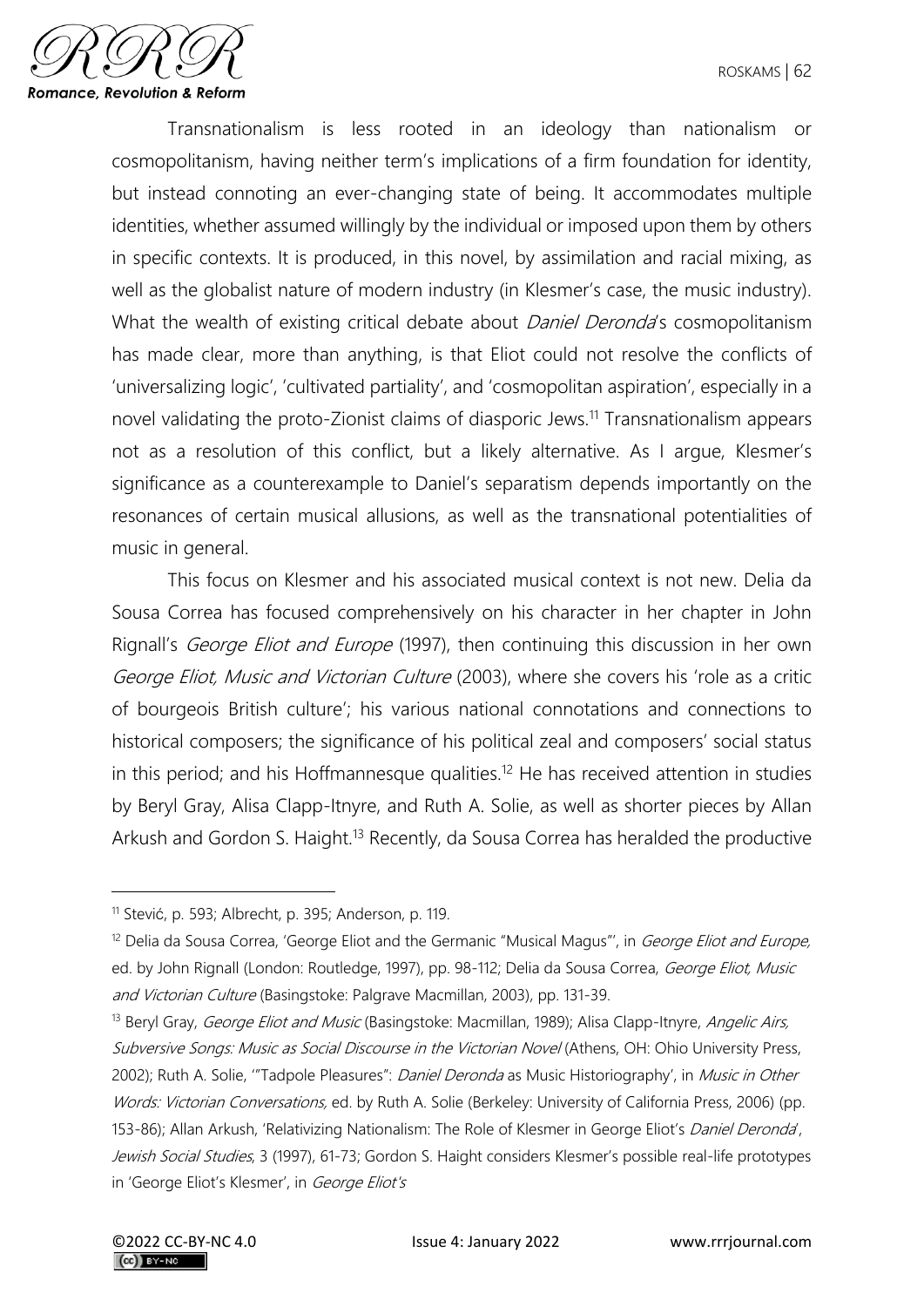

approach of considering the novel's music through the lens of cosmopolitan studies in her chapter for the *Edinburgh Companion to Literature and Music* on, 'George Eliot, Schubert, and the Cosmopolitan Music of *Daniel Deronda'* (2020). Accordingly, this article builds on an already rich tradition of study of Eliot's musical allusions, especially in this most musical novel, as well as engaging the perhaps even richer debate as to the novel's endorsement of nationalism or cosmopolitanism. As da Sousa Correa's chapter makes clear, the study of nineteenth-century music history necessitates an approach which is mindful of transnational and cosmopolitan possibilities. By implementing this music-historical understanding, I contend, we can situate Klesmer as an intermediary between the novel's national and cosmopolitan attitudes. Klesmer is perceived as alternately transnational and cosmopolitan in his identity, and, as a composer, connotes the shifting metaphorical identification of music as particularised and universal. My reading emphasises Klesmer's importance (when contrasted with characters who are similarly Jewish and musical, but also female), for gauging the limitations of nationalism and cosmopolitanism for women, as well as highlighting Klesmer as representative of the complex ramifications of transnational and cosmopolitan livelihoods in the modern world. In contrast to existing readings of Klesmer, I assert that he does remain in England at the end of the novel, and that this remaining has wider implications for our understanding of the novel's separatism.<sup>14</sup> Rather than 'mov[ing] toward a conclusion in which alien races are removed from England', as in Susan Meyer's reading, I contend that the novel actively questions the terms on which Jewish people were accommodated in England, by way of contrast to the Zionist conclusion.<sup>15</sup> What has not been previously emphasised is that Klesmer's

Originals and Contemporaries: Essays in Victorian Literary History and Biography, ed. by Hugh Witemeyer (Basingstoke: Macmillan, 1992), pp. 68-77.

<sup>&</sup>lt;sup>14</sup> Several critics have interpreted Hans Meyrick's comment, in a letter to Daniel, that 'the Klesmers on the eve of departure have behaved magnificently' (p. 601), as indicating Klesmer and Catherine leave Britain for good. da Sousa Correa notes his 'magician-like appearances in and disappearances from the text', suggesting his fate is uncertain (Victorian Culture, p. 180). Given the appellatory associations of his name (klezmer refers in Yiddish to itinerant musicians), and a prior reference (p. 564) to his house in Grosvenor Place, I have interpreted this 'departure' as merely temporary.

<sup>&</sup>lt;sup>15</sup> Susan Meyer, *Imperialism at Home: Race and Victorian Women's Fiction* (Ithaca: Cornell University Press, 1996), p. 195.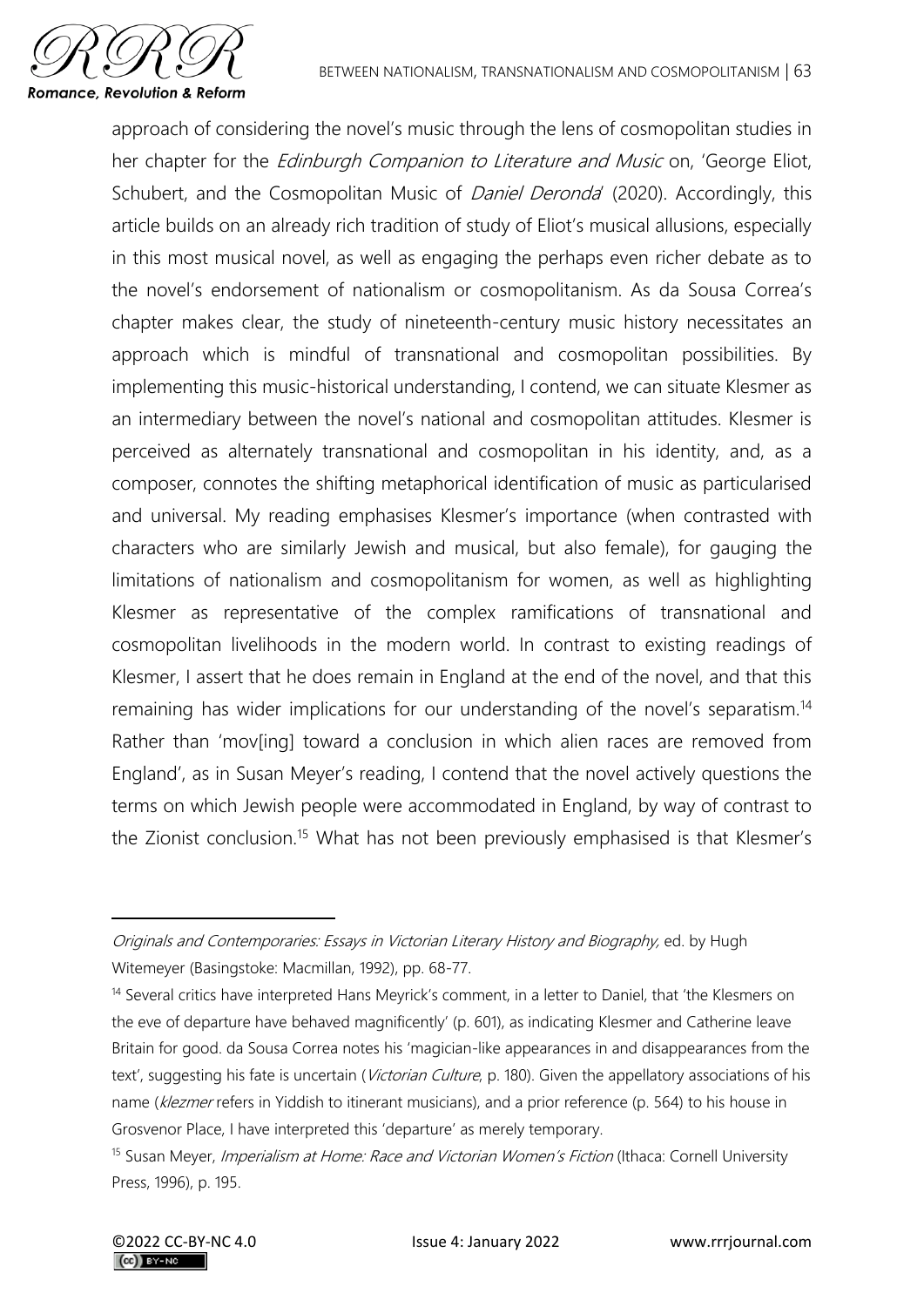

ambiguities are contiguous with the very ambiguities critics continue to identify in the novel.

Early in *Daniel Deronda*, a musical scene takes place which hints at the wide horizons the novel will later pursue. Nineteenth-century England was infamously perceived, within and without its borders, as a 'Land Without Music' which failed to produce world-class composers and musicians.<sup>16</sup> Instead of fostering native talent, it had a reputation as the ideal place for foreign musicians to make a fortune: earlier in the century, because English patrons were keen to display their wealth through employing musicians, and later in the century, because English cities were home to ever-expanding audiences and ever more performance venues. Daniel Deronda exemplifies the former instance: the Arrowpoints of Quetcham employ Klesmer under the assumption that 'to have a first-rate musician in your house is a privilege of wealth'.<sup>17</sup> Ralph Waldo Emerson wrote of England's foreign musicians as 'showy commodities, which they buy at great price for pride', and this suggestion of philistinism is extended in Eliot's novel in the scene in which Klesmer critiques a performance by Gwendolen Harleth<sup>18</sup>

The composer deems Gwendolen's Bellini aria 'a form of melody which expresses a puerile state of culture – a dandling, canting, seesaw kind of stuff – the passion and thought of people without any breadth of horizon'.<sup>19</sup> Ostensibly a comment on the Italian culture that breeds such music, this criticism by association addresses the limitations of British tastes. Moreover, the comment calls upon Gwendolen to broaden her own horizons. Klesmer's piano-playing imbues her with the 'sense of the universal' lacking in her own music:

<sup>&</sup>lt;sup>16</sup> The phrase 'Land Without Music' was coined by Oskar Schmitz in a 1914 travelogue, Das Land ohne Musik, but the concept was prevalent in music journalism and music historiographies in the late nineteenth century; see Bennett Zon, 'Music History', in Evolution and Victorian Musical Culture (Cambridge: Cambridge University Press, 2017), pp. 226-59. See also Jürgen Schaarwächter, 'Chasing a Myth and a Legend: "The British Musical Renaissance" in a "Land without Music"', The Musical Times, 149 (2008), 53-60.

<sup>17</sup> Eliot, Daniel Deronda, p. 220.

<sup>&</sup>lt;sup>18</sup> Ralph Waldo Emerson, *English Traits* (Boston: Phillips, Sampson, 1856), p. 251, n1.

<sup>19</sup> Eliot, Daniel Deronda, p. 43.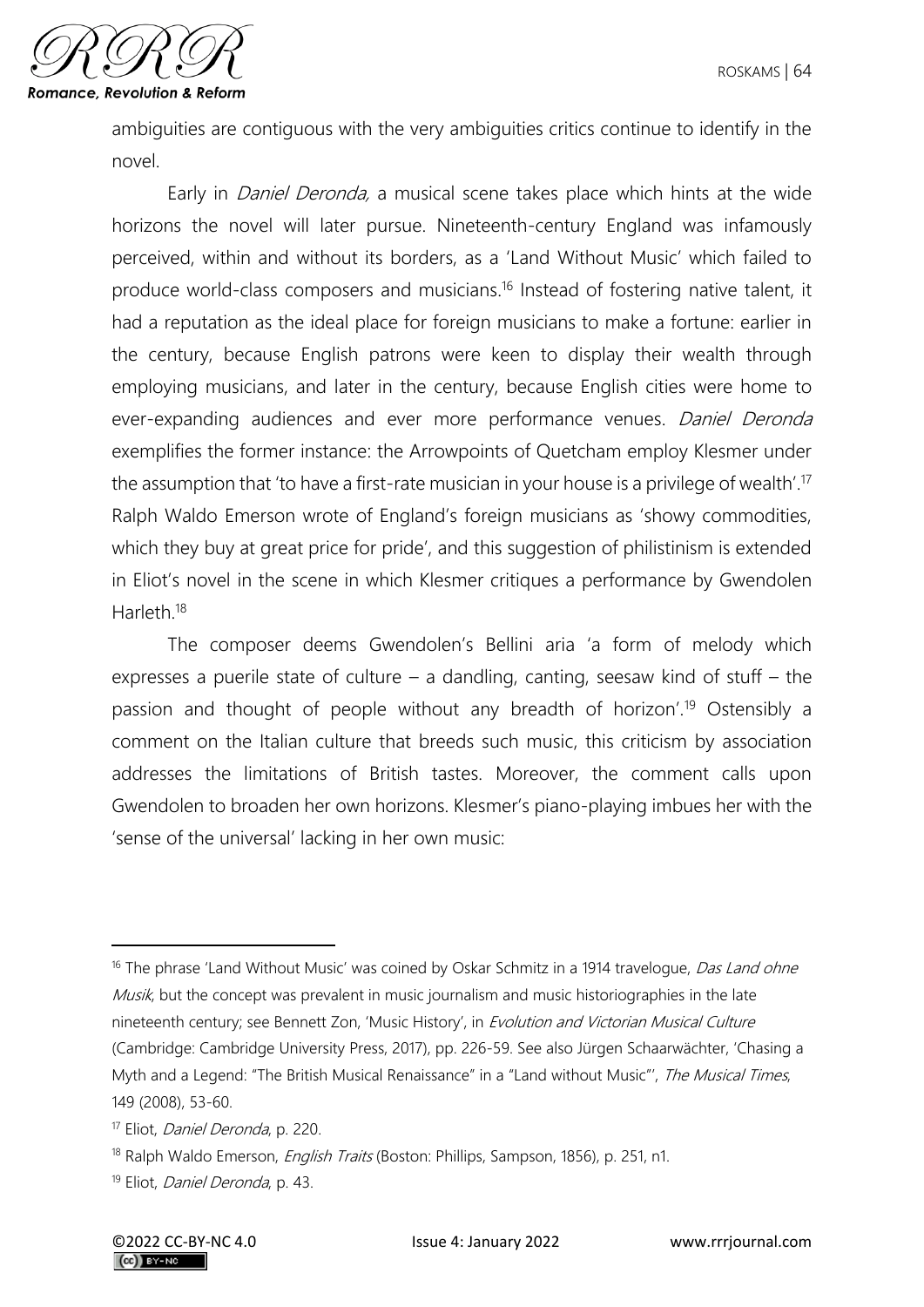

In spite of her wounded egoism, [she] had fullness of nature enough to feel the power of this playing, and it gradually turned her inward sob of mortification into an excitement which lifted her for the moment into a desperate indifference about her own doings.<sup>20</sup>

From his first appearance in the novel, Klesmer connotes universality. Like the 'universal language' he uses when he plays music, he encourages a broad outlook not limited by nationality. Repeatedly, he is associated with largeness of space and an allencompassing humanism: his 'personality, especially his way of glancing around him, immediately suggest[s] vast areas and a multitudinous audience'.<sup>21</sup> His outlook will later be problematised when set against the narrower, yet fulfilling, potentialities of Jewish nationalism. The 'breadth of horizon' encouraged by Klesmer not only traverses national boundaries (transnational) but nullifies them (cosmopolitan), and I will later explore how Eliot shows that diasporic Jews may be disadvantaged by this tendency.

Klesmer's 'role as a critic of bourgeois British culture' is predicated on his specifically representing German musical culture.<sup>22</sup> As Symons wrote, classical music was dualistically considered both universal and discernibly German. The critical and aesthetic lexicon around music was honed in Germany in the early decades of the nineteenth century, notably in the work of E.T.A Hoffmann (whose fictional composer Johannes Kreisler influenced the characterisation not only of Klesmer, but of several nineteenth-century composers both real and fictional), and innovated in the journalism of Robert Schumann and Richard Wagner.<sup>23</sup> These composer-authors were both associated with the New German School, which advocated Zukunftsmusik or the Music of the Future, and fuelled a 'controversy between the declamatory and melodic schools of music', as Eliot herself wrote in an 1855 article, 'Liszt, Wagner, and Weimar'.<sup>24</sup> These 'schools' were represented on the whole by, respectively, German and Italian music. As Eliot's terms imply, Italian music was denigrated for over-reliance on beguiling bel canto melodies and spectacle, while German music – especially the Music of the Future

 $20$  Ibid.

<sup>21</sup> Ibid., p. 450.

<sup>22</sup> da Sousa Correa, Victorian Culture, p. 131.

<sup>&</sup>lt;sup>23</sup> See R. Murray Schafer, *E.T.A. Hoffmann and Music* (Toronto: University of Toronto Press, 2019).

<sup>&</sup>lt;sup>24</sup> George Eliot, 'Liszt, Wagner, and Weimar', in *Selected Critical Writings*, ed. by Rosemary Ashton, The Complete Works of George Eliot, 36 vols (Oxford: Oxford University Press, 1992), XVII, p. 85.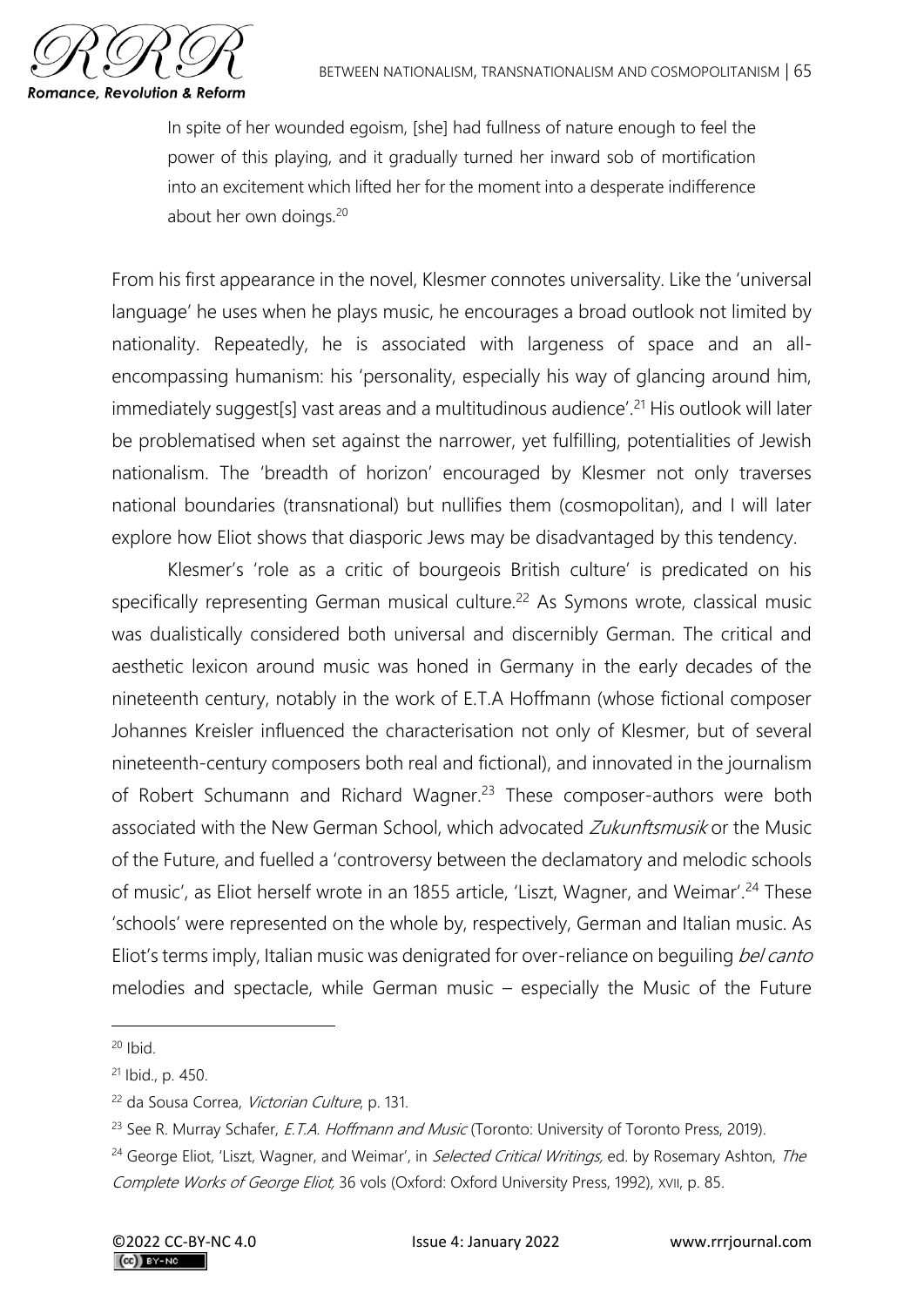

spearheaded by Wagner – was said to be based on firmer aesthetic ideals, prizing harmonic, rhythmic, structural, and formal innovation. Rather than mere spectacle for spectacle's sake, Wagner aimed for a synthesis of words, music, and staging, or Gesamtkunstwerk (total work of art).<sup>25</sup>

This controversy finds its way into *Daniel Deronda's* drawing-room scene. Klesmer's criticism of Bellini, as mentioned, addresses the limitations of Italian operatic conventions, at a time in which the preference for pure melody was being reassessed through an evolutionist lens as indicative of a lower stage of civilization.<sup>26</sup> In associating the Bellini aria with a 'puerile state of culture', Klesmer signals his allegiance to the New German School, progressivism, and Wagnerism, an allegiance Eliot reinforces through her description of his playing. His music suggests Wagner both in length – 'a fourhanded piece on two pianos which convinced the company in general that it was long' – and unintelligibility: 'an extensive commentary on some melodic ideas not too grossly evident'.<sup>27</sup> The 'melodic idea', rather than melody pure and simple, recalls the more theoretical emphasis of Wagner's *Gesamtkunstwerk*. The narratorial voice espouses the bias of Klesmer – or more generally the New German School – by terming his melodic ideas 'not *too grossly* evident', in clear contrast to the 'canting' obviousness of Gwendolen's Italian melodies.<sup>28</sup> Klesmer's disciplining of Gwendolen in this scene marks the imposition of a recognisable Germanness, as the narrator interjects, referring to the Franco-Prussian war of 1871: 'Was there ever so unexpected an assertion of superiority? at least before the late Teutonic conquests?'<sup>29</sup> Klesmer is the novel's prime representative of the German culture in which Eliot and G.H. Lewes had been immersed during their visit of 1854, during which they notably met another proponent of the New German School – Franz Liszt, then employed as Kapellmeister in Weimar.<sup>30</sup>

<sup>&</sup>lt;sup>25</sup> For more on Wagner's aesthetic theories, see James Treadwell, 'The Urge to Communicate: The Prose Writings as Theory and Practice', in The Cambridge Companion to Wagner, ed. by Thomas S. Grey (Cambridge: Cambridge University Press, 2011), pp. 177-91.

<sup>26</sup> See Solie, pp. 153-86.

<sup>27</sup> Eliot, Daniel Deronda, pp. 41, 43.

<sup>28</sup> Ibid., p. 43 (my emphasis).

<sup>29</sup> Ibid., p. 42.

<sup>30</sup> See Gerlinde Röder-Bolton, George Eliot in Germany, 1854-55: 'Cherished Memories' (Aldershot: Ashgate, 2006).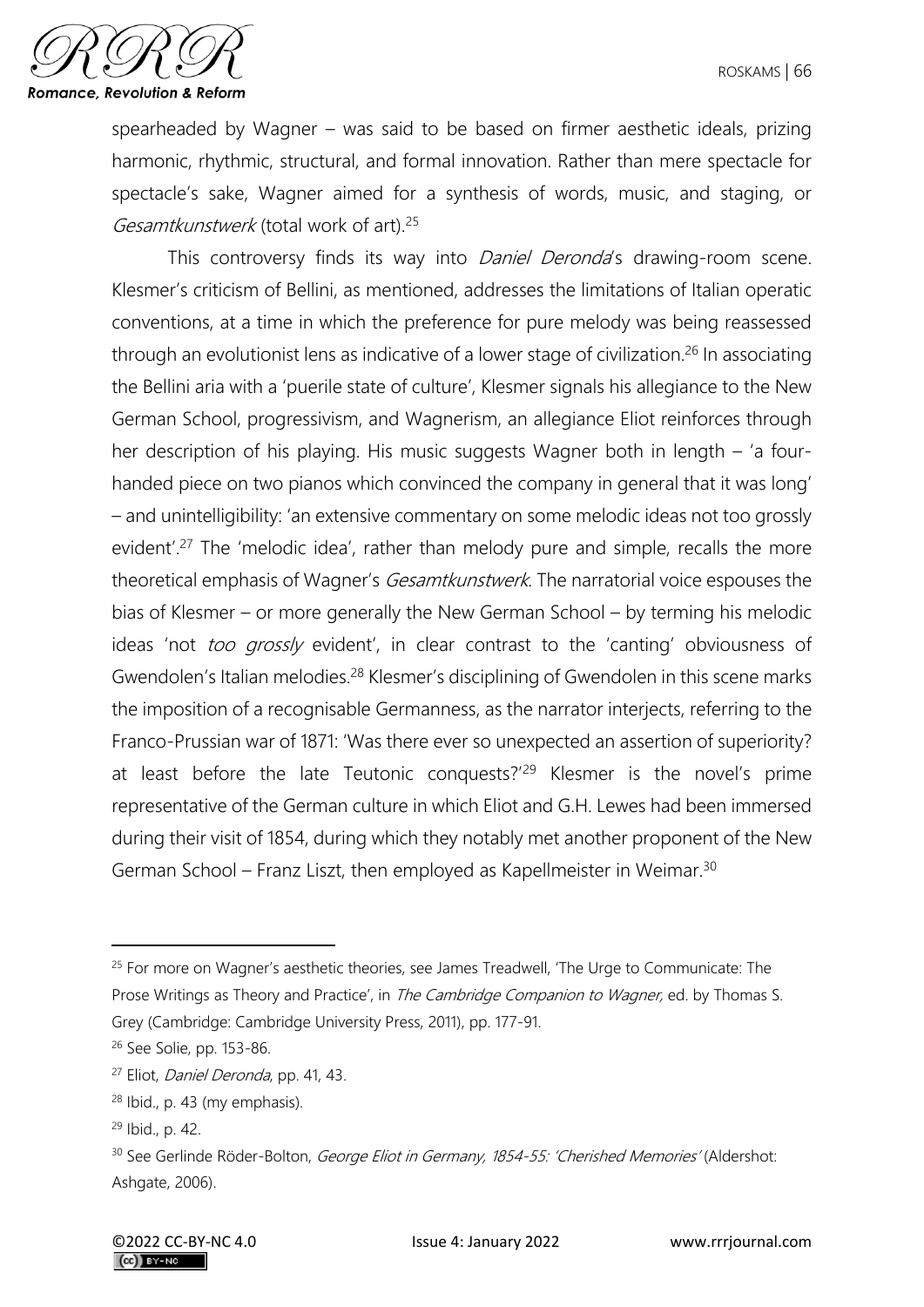

Yet at the same time, the scene reveals Klesmer's transnationalism in the eyes of the gathered English characters, who freely adjust their perception of his nationality based on their feeling towards him. Though we are told that 'his English had little foreignness except its fluency', when he disparages Gwendolen's song choice, he 'suddenly speak[s] in an odious German fashion with staccato endings, quite unobservable in him before, and apparently depending on a change of mood'.<sup>31</sup> Eliot's omniscient but shifting narration allows that the 'change of mood' may in fact come from Gwendolen herself: for her, Klesmer assumes 'odious' Germanness when criticising her on musical grounds. To be musically superior, then, is to be German. Yet later, Klesmer clashes with Mr Bult who, with his 'general solidity and suffusive pinkness of a healthy Briton' and 'strong opinions concerning the districts of the Niger', metonymically represents national imperial values. Subsequently, Klesmer 'suddenly mak[es] a mysterious wind-like rush backwards and forwards on the piano', of which 'Mr Bult felt this buffoonery rather offensive and Polish'.<sup>32</sup> Now, Eliot's shifting narrative consciousness identifies Klesmer's musical otherness as Polish (though Bult cannot be too sure whether he is 'a Pole, or a Czech, or something of that fermenting sort').  $33$ Moreover, when Bult labels him a 'Panslavist', Klesmer smilingly asserts that he is in fact 'the Wandering Jew', countering attempts to discern his national allegiance by referring instead to this mythological figure of liminality (further discussed below).<sup>34</sup> Klesmer's transnational identifications, like his 'wind-like' movements at the piano, throw into relief the 'general solidity' of Britishness. As Andrew Thompson describes, 'the English, with their increasingly insular discourse and the prejudices, misconceptions and arrogance to which this gives rise, are repeatedly exposed and condemned for their separateness without communication'.<sup>35</sup> Both Klesmer's intimidating Germanness and his mutable transnationalism, then, expose English cultural shortcomings. His musicality analogises his ability to move between national identities: in both instances cited here, his chastising of Gwendolen and his argument with Bult, his transnationalism occurs in

<sup>&</sup>lt;sup>31</sup> Eliot, *Daniel Deronda*, pp. 41-42.

<sup>32</sup> Ibid., p. 224.

<sup>33</sup> Ibid., p. 223.

<sup>34</sup> Ibid., p. 224.

<sup>&</sup>lt;sup>35</sup> Andrew Thompson, George Eliot and Italy: Literary, Cultural and Political Influences from Dante to the Risorgimento (Basingstoke: Macmillan, 1998), p. 182.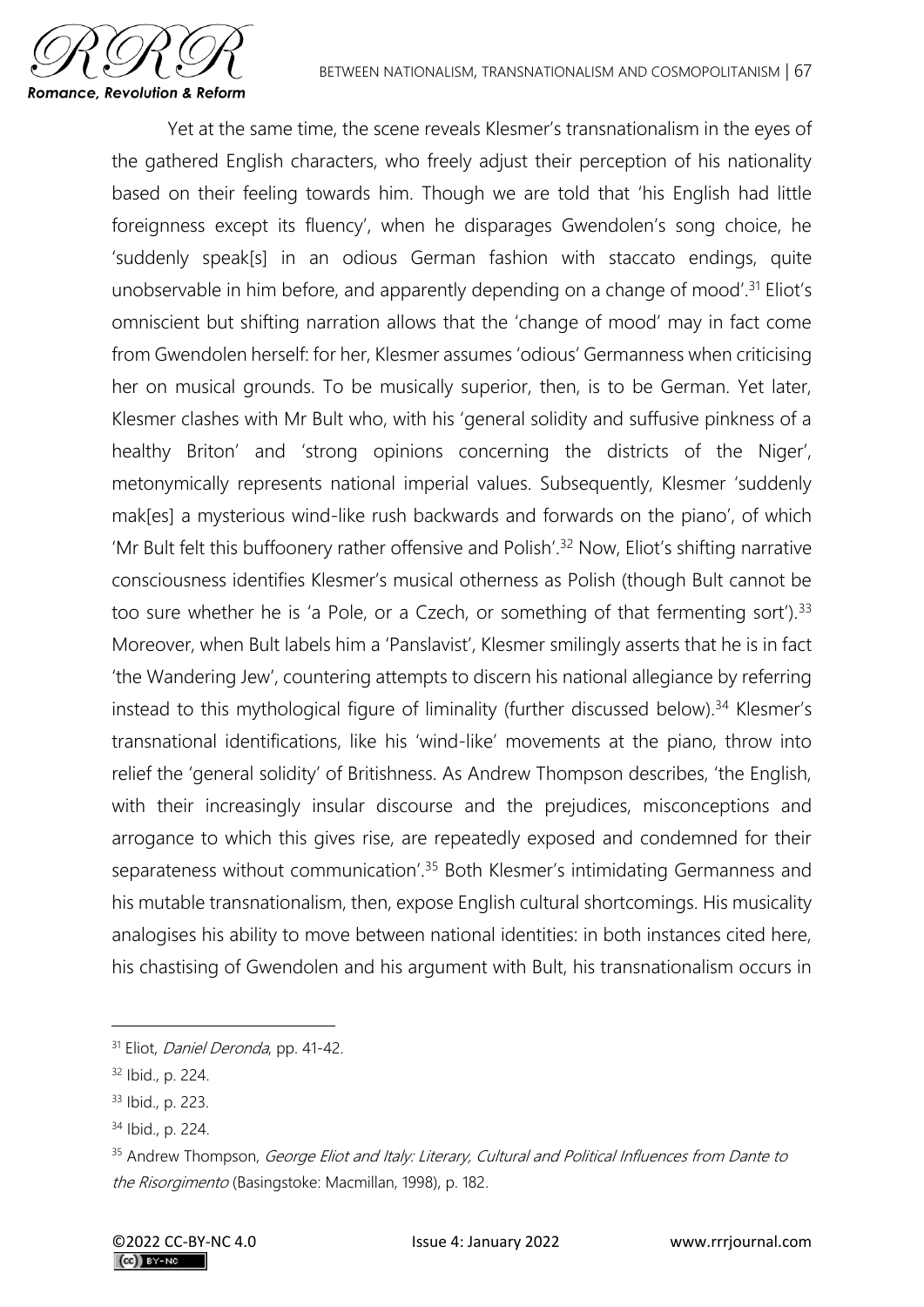

conjunction with a display of musical ability. By this logic, therefore, British musical inferiority bespeaks the nation's staid insularity.

As critics have pointed out, Eliot was not as sympathetic to Wagnerism as was her fictional composer, and there is some irony in the depiction of his music whose melodies are 'not too grossly evident'. In 'Liszt, Wagner, and Weimar', although Eliot provides one of the earliest English-language defences of Wagner, she also expresses ambivalence towards Zukunftsmusik, continuing to prefer melody even if it is 'only a transitory phase of music', representative of 'tadpole pleasures' or a lower evolutionary stage than that attained in German music.<sup>36</sup> Her partner Lewes, too, later wrote: 'the Music of the future is not for us – Schubert, Beethoven, Mozart, Gluck, or even Verdi – but not Wagner – is what we are made to respond to'.<sup>37</sup> Daniel Deronda's music on the whole balances progressive German music against ostensibly conservative, even atavistic, Italian music; two poles represented in this early scene by Klesmer and Gwendolen.

Yet as the novel continues, Eliot reassesses this perception of Italian music and applies it incisively to the Jewish narrative. Through Mirah's performances of Rossini, as well as Schubert, Beethoven, and the fictional composer Leo (who sets music to Leopardi's 'O patria mia'), Eliot suggests the significance of both Germany and Italy to her narrative. Both, after all, were countries which had unified not long before the publication of *Daniel Deronda*, though Italy's quest for unification was generally viewed more positively in Britain than Germany's.<sup>38</sup> Critics have suggested that Risorgimento revolutionaries such as Giuseppe Mazzini inspired the characterization of Deronda, who aims to unify a Jewish nation.<sup>39</sup> 'Mirah and Daniel's singing', writes Thompson,

Of settings of Italian texts is part of a more sustained association of Jewish characters with Italy and its culture, in what amounts to a deliberate and carefully

<sup>&</sup>lt;sup>36</sup> Solie, pp. 164-65 and da Sousa Correa, *Victorian Culture*, p. 134; Eliot, 'Liszt, Wagner, and Weimar', p. 87.

<sup>&</sup>lt;sup>37</sup> Quoted in Introduction to 'Armgart', in The Complete Shorter Poetry of George Eliot, Volume 1, ed. by Antonie Gerard van den Broek, The Complete Works of George Eliot, 36 vols (London: Pickering & Chatto, 2005), XXXV, p. 89.

<sup>38</sup> As Thompson discusses, Eliot's creation of the Viennese Leo, who sets texts by Leopardi, synthesises German and Italian revolutionary associations; see Thompson, p. 169.

<sup>39</sup> Thompson, p. 173; Solie, p. 179.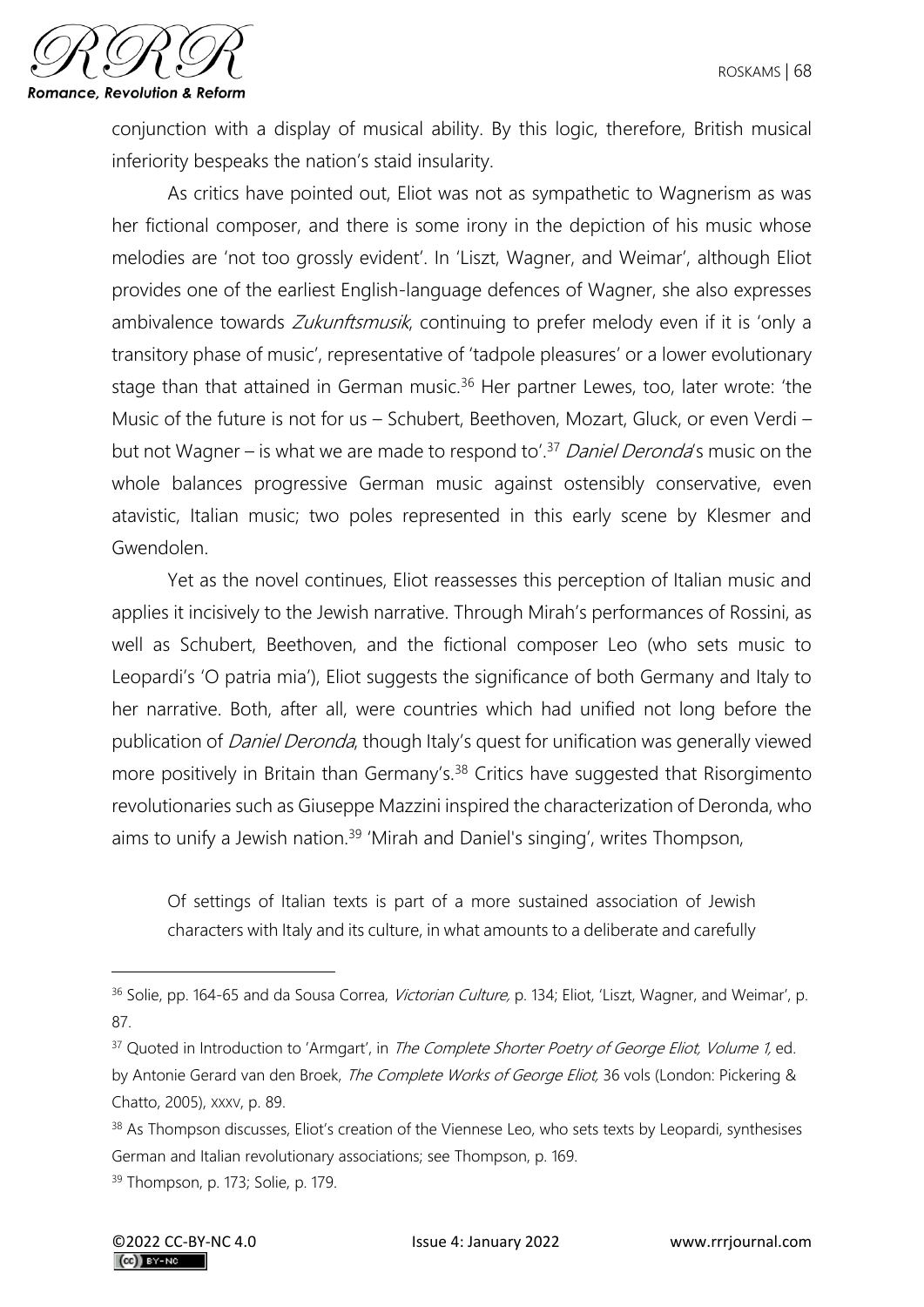

calculated hermeneutic strategy whereby the Jewish part of the novel is often mediated through Italian cultural references.<sup>40</sup>

Through Italian culture, more familiar to Christian English readers than Jewish culture, the reader is brought to an understanding of the 'Jewish yearning for a national identity' which motivates Mordecai, Mirah, and Daniel.<sup>41</sup> Thompson remarks that even Klesmer is at one point identified with Italy, wearing 'a Florentine *berretta'* which calls to mind Leonardo da Vinci.<sup>42</sup>

Italian art and music provide a continual point of reference for Jewish characters, who are, by the novel's end, imagined as emulating the triumphs of Italian revolutionary nationalism. When Daniel visits the synagogue in Frankfurt, the chanted liturgy becomes a 'coherent strain' through comparison to 'the effect of an Allegri's Miserere or a Palestrina's *Magnificat*<sup>43</sup> As Beryl Gray observes, music here 'indicate[s] the kinship (and thus the possibility of future reconciliation) between Hebrew and Christian', by the use of 'the more accessible compositions' of these Renaissance composers.<sup>44</sup> Through Italian culture, specifically the Risorgimento, Eliot imagines a 'moral humanist, though essentially depoliticized, vision of the possibility of a Jewish nationalism', which she is careful to distinguish from 'the aggressive nationalism and arrogant imperialism which [she] saw emerging in Britain and Europe in the 1870s'.<sup>45</sup> Two very different nationalisms thus coexist in *Daniel Deronda:* expansionist British nationalism, with its insularity, philistinism, and violence; and Jewish nationalism, validated by a shared history and culture.<sup>46</sup> Eliot's composer exposes the accommodations and limitations of both

<sup>40</sup> Thompson, p. 171.

 $41$  Ibid.

<sup>42</sup>Eliot, Daniel Deronda, p. 92.

<sup>43</sup> Ibid., p. 339.

<sup>&</sup>lt;sup>44</sup> Beryl Gray, 'Music', in *Oxford Reader's Companion to George Eliot*, ed. by John Rignall, The Complete Works of George Eliot, 36 vols (Oxford: Oxford University Press, 2000), XXXIV, p. 284. <sup>45</sup> Thompson, p. 181.

<sup>&</sup>lt;sup>46</sup> The relationship between Gwendolen and Grandcourt has been compellingly read as a microcosmic representation of British colonialist violence; see Kathleen R. Slaugh-Sanford, 'The Other Woman: Lydia Glasher and the Disruption of English Racial Identity in George Eliot's Daniel Deronda', Studies in the Novel, 41 (2009), 401-17.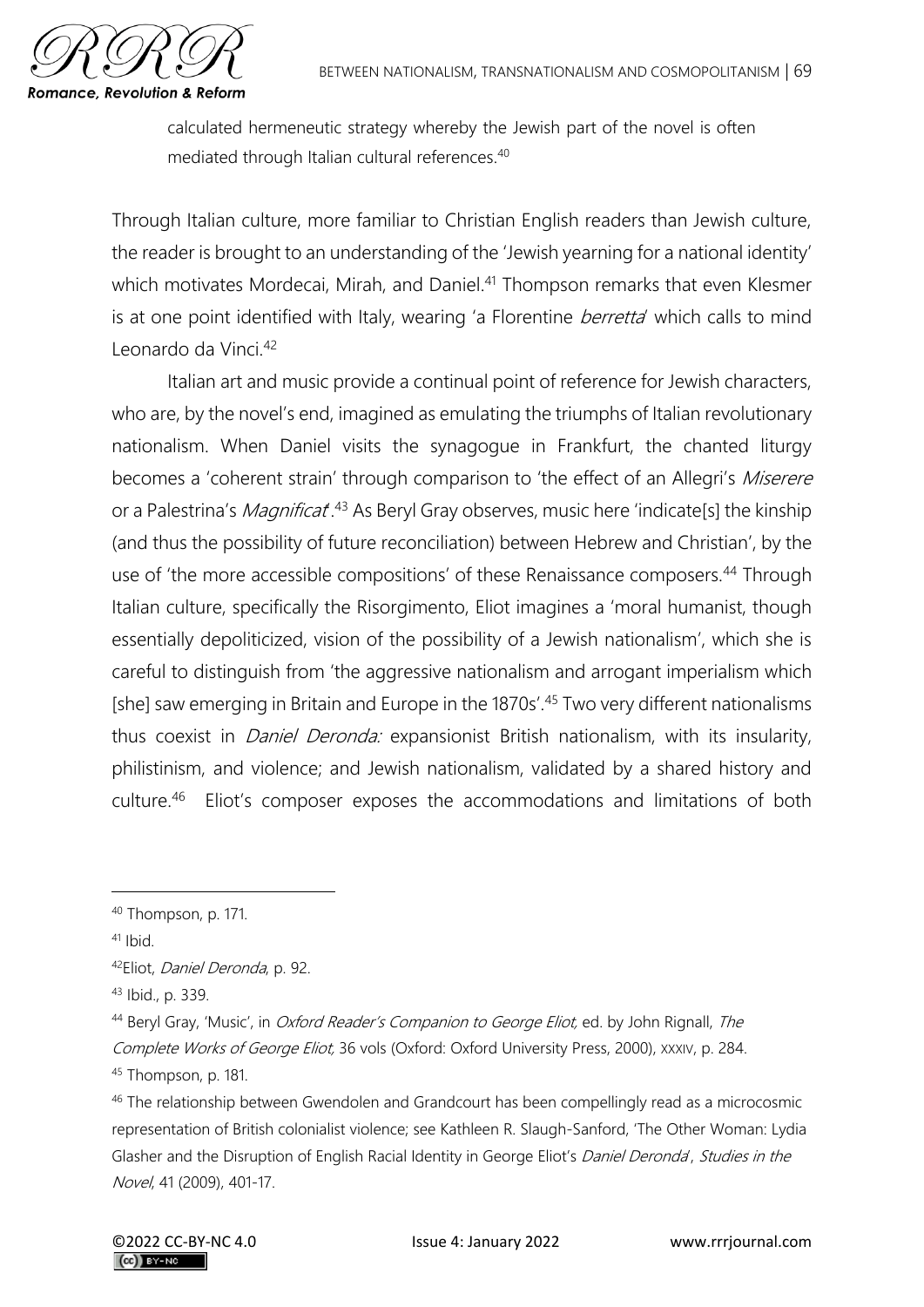

nationalisms: like music, he fluctuates multivalently between national, transnational, and cosmopolitan meaning.

Eliot's introduction of Klesmer as 'a *felicitous* combination of the German, the Sclave, and the Semite' suggests that the composer comfortably identifies with multiple national and racial identities at once.<sup>47</sup> For all that the English characters associate him with Germany, his own statements, his music, and moreover the real composers with whom he is compared, encourage a more cosmopolitan view. Considering Klesmer from a music-historical angle clarifies Eliot's assessment that Klesmer's personality suggests 'vast areas and a multitudinous audience', after which she notes: 'we all of us carry on our thinking in some habitual *locus* where there is a presence of other souls, and those who take in a larger sweep than their neighbours are apt to seem mightily vain and affected'.<sup>48</sup> This ambivalent assessment of a cosmopolitan worldview – one which discards local allegiances in favour of the 'multitudinous audience' of mankind as a whole – is extended in the novel's musical allusions which have a similarly broad scope. Even to be Wagnerian is not necessarily to be strictly German. Although the composer dubbed himself the 'most German of all [...] the German spirit', the Gesamtkunstwerk, Zukunftsmusik, and the composer's distinctive aesthetic had a pan-European reach, as Alex Ross explores in Wagnerism: Art and Politics in the Shadow of Music (with chapters on French, Celtic, and Russian Wagnerites).<sup>49</sup> Likewise, Klesmer's music accommodates a range of (inter)national interpretations. The title of his fantasia, Freudvoll, Leidvoll, Gedankenvoll, refers to words by Goethe, most famously set by Beethoven in his *Eqmont*, Op. 84 – a consummately German combination. Yet the words were also set by three other composers, to all of whom Klesmer is compared within and without the novel: Schubert, Liszt (Klesmer is "not yet a Liszt"), and Rubinstein (to whom Lewes referred in his diary by the name 'Klesmer').<sup>50</sup> Alongside the

<sup>&</sup>lt;sup>47</sup> Eliot, *Daniel Deronda*, p. 43 (my emphasis).

<sup>48</sup> Ibid., p. 450.

<sup>49</sup> Richard Wagner, Das braune Buch: Tagebuchaufzeichnungen 1865 bis 1882, ed. by J. Bergfeld (Munich and Zurich: Piper, 1975), p. 86; Alex Ross, Wagnerism: Art and Politics in the Shadow of Music (London:  $4<sup>th</sup>$  Estate, 2020).

<sup>50</sup> Eliot, Daniel Deronda, p. 220; For an exploration of Schubert's inclusion in the cosmopolitan milieus of Eliot's London, see Delia da Sousa Correa, 'George Eliot, Schubert, and the Cosmopolitan Music of Daniel Deronda', in The Edinburgh Companion to Literature and Music, ed. by da Sousa Correa (Edinburgh: Edinburgh University Press, 2020), pp. 437-46; for Rubinstein as Klesmer, see The George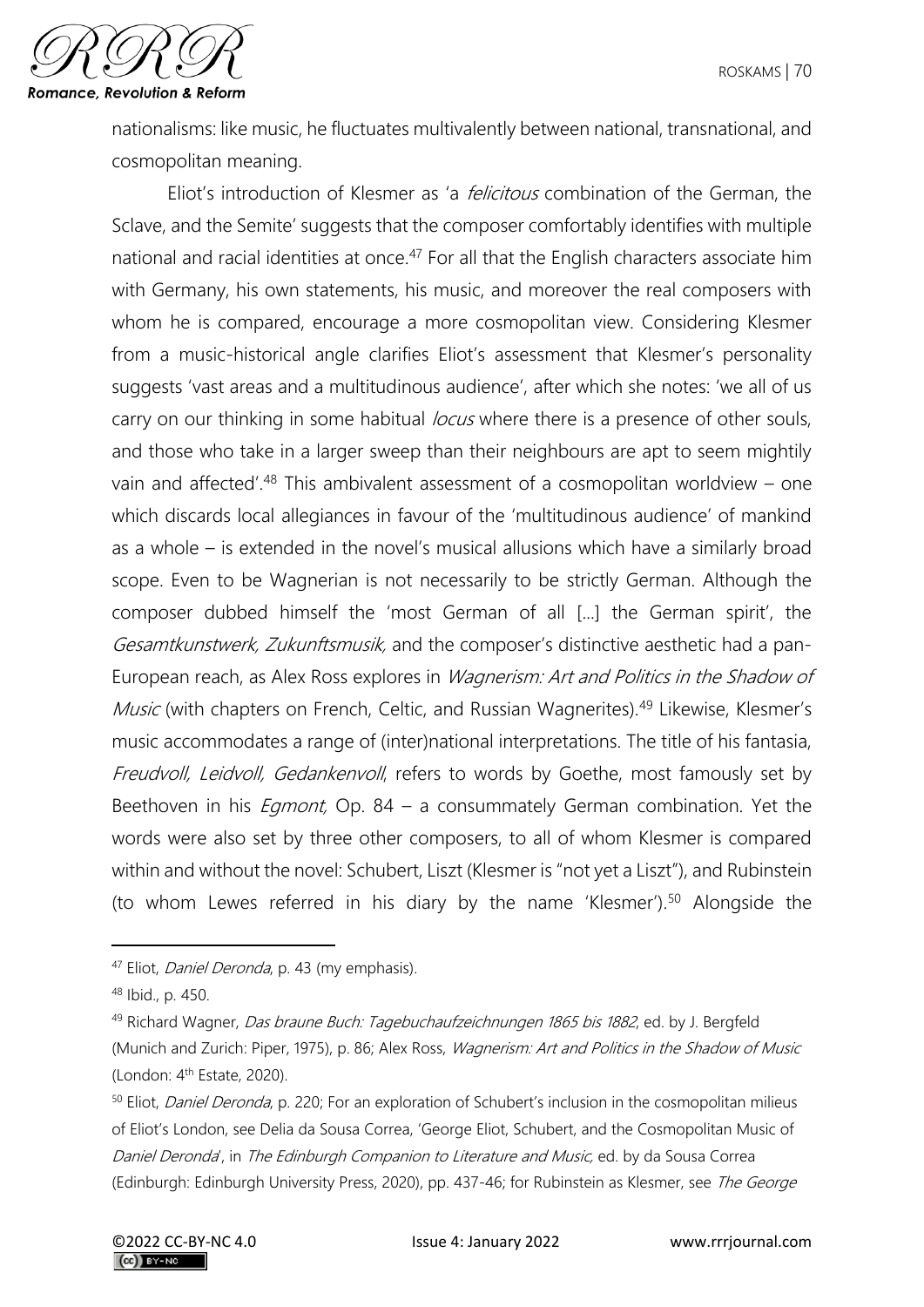

Germanness conveyed in the fantasia's title, Liszt and Rubinstein suggest a rootless cosmopolitanism which the latter identified with his Jewishness: 'To the Jews I am a Christian. To the Christians – a Jew. To the Russians I am a German, and to the Germans – a Russian'.<sup>51</sup> Such pluralistic identification, resulting seemingly in nullification, suggests why Lewes saw Rubinstein as a real-life Klesmer, and indicates the inspiration behind Klesmer's (partially) tongue-in-cheek description of himself as 'the Wandering Jew'. This frequently pejorative appellation draws together the itinerant lifestyle of the musician with the national homelessness of nineteenth-century Jewish people.

Although itinerancy is akin to vagrancy in the eyes of the novel's English characters – Mrs Arrowpoint suspiciously terms Klesmer 'a gypsy, a Jew, a mere bubble of the earth' – as David Conway points out, not everyone viewed the touring lifestyle negatively, especially within the Jewish community.<sup>52</sup> The nineteenth century marked the first time that Jewish musicians could fully participate in Western music, with the decline of aristocratic and clerical patronage and rise of a more democratic market. Within this market, the time-honoured 'need of the Jewish trader to travel widely, and to accommodate himself amongst the different societies he encountered', put Jewish musicians at an advantage.<sup>53</sup> Klesmer's self-appellation as 'the Wandering Jew' not only registers his awareness of the challenge his identity poses to the British characters, but could be considered a reclamation of the term in defence of a mode of living which eschews place-based identification. Eliot registers this by later mentioning Klesmer's home 'on the outskirts of Bohemia' – referring to the region then under the rule of the Austro-Hungarian empire – before referring additionally to the 'figurative Bohemia'.<sup>54</sup> In this period, the idea of a 'figurative Bohemia' drew together disparate transnational

Eliot Letters, ed. by Gordon S. Haight, 9 vols (New Haven, CT: Yale University Press, 1954–78), IX, pp. 176-77.

<sup>51</sup> Anton Rubinstein, Gedankenkorb; quoted in James Loeffler, The Most Musical Nation: Jews and Culture in the Late Russian Empire (London: Yale University Press, 2010), p. 15; For Liszt's more consciously assumed cosmopolitanism – or, by my definition here, transnationalism – see Joanne Cormac, 'Liszt, Language, and Identity', 19th-Century Music, 36 (2013), pp. 231-47.

<sup>&</sup>lt;sup>52</sup> Eliot, Daniel Deronda, p. 229; David Conway, Jewry in Music: Entry to the Profession from the Enlightenment to Richard Wagner (New York: Cambridge University Press, 2012), p. 35.

<sup>53</sup> Conway, p. 35.

<sup>54</sup> Eliot, Daniel Deronda, p. 450.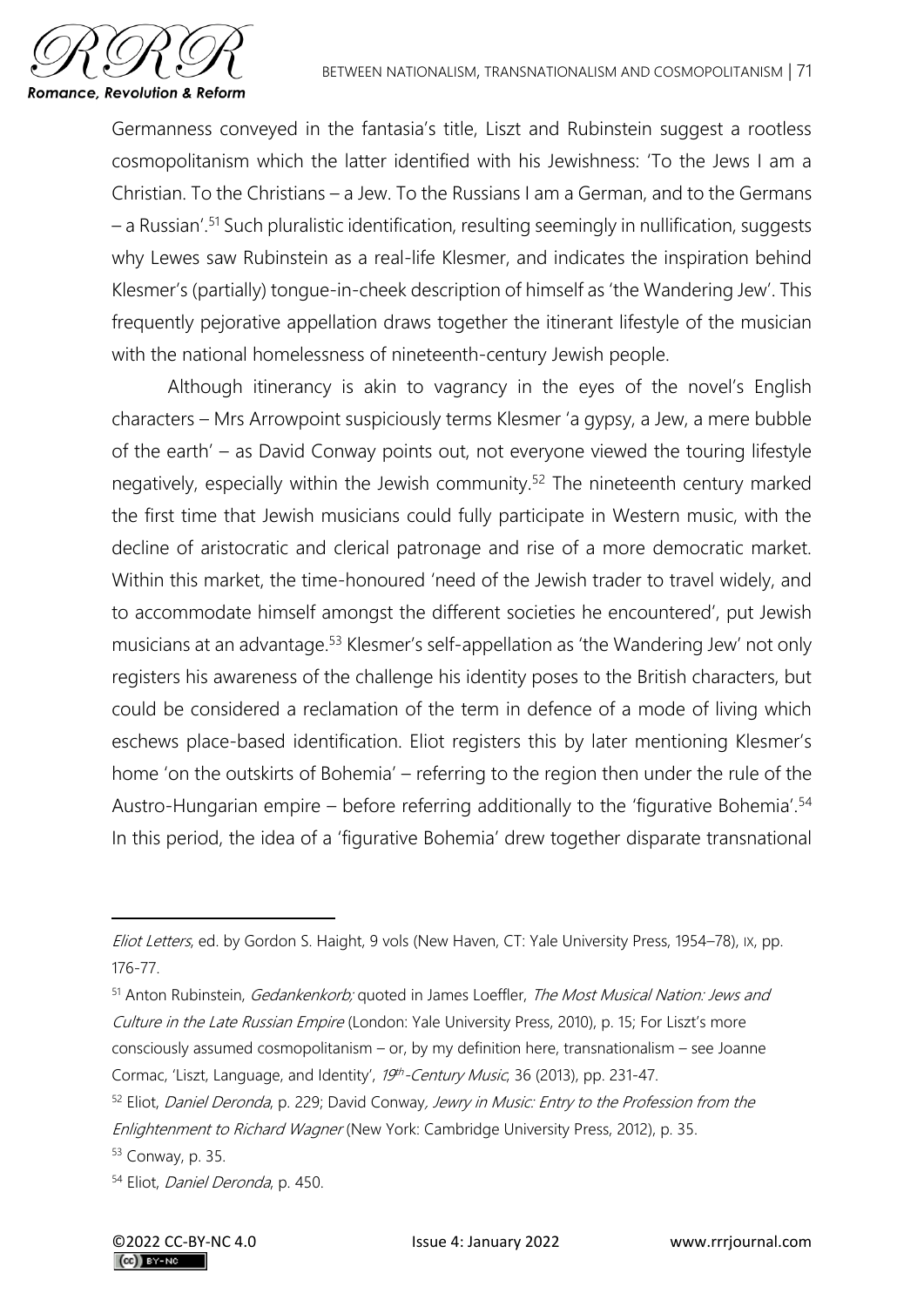

identities, particularly the 'gypsy' and 'Jew' labels given Klesmer by Mrs Arrowpoint.<sup>55</sup> Eliot's reference to Bohemia as both a geographic location and a mode of living reveals Klesmer's position at the intersection of national and transnational identities. Like its near-synonym 'cosmopolitan', the term 'Bohemian' might be considered inimical to the aims of nationalism, as it allows geographical and – contradictorily – metaphorical definitions to coexist, at the potential expense of the former.

One of the century's most prominent Jewish composers, Felix Mendelssohn, considered music the best form for surmounting the conflicts of his Jewish ethnicity and Protestant faith, as well as his German nationality and English sensibilities. Mendelssohn is perhaps, within existing scholarship, an under-acknowledged inspiration for Klesmer, who is generally discussed as a 'Lisztian-Wagnerian composer', although da Sousa Correa notes that Mendelssohn provides a model for Klesmer's 'stature as a musician and noble being'.<sup>56</sup> Catherine Arrowpoint defends Klesmer by claiming that he 'will rank with Schubert and Mendelssohn'.<sup>57</sup> Prior to this, describing the development of Catherine and Klesmer's relationship, the narrator calls him:

One whom nature seemed to have first made generously and then to have added music as a dominant power using all the abundant rest, and, as in Mendelssohn, finding expression for itself not only in the highest finish of execution, but in that fervour of creative work and theoretic belief which pierces the whole future of a life with the light of congruous, devoted purpose.<sup>58</sup>

These allusions grant Klesmer validity through the treasured mid-Victorian values of 'work', 'belief', and 'purpose', and presage his end in the novel: devoting himself mainly to teaching, he becomes a 'patron and prince' who inhabits 'one of the large houses in Grosvenor Place'.<sup>59</sup> Yet Klesmer is not Anglicised. Rather, music permits him, like Mendelssohn, to hold a universalist position that pays little heed to geopolitical and linguistic distinctions. Mendelssohn's statement of music's unifying power, in contrast

<sup>&</sup>lt;sup>55</sup> See *On Bohemia: The Code of the Self-Exiled*, ed. by César Graña and Marigay Graña (Milton: Taylor & Francis, 2017).

<sup>56</sup> Ross, p. 264; da Sousa Correa, 'Cosmopolitan Music', p. 455, n3.

<sup>57</sup> Eliot, Daniel Deronda, p. 224.

<sup>58</sup> Ibid., p. 222.

<sup>59</sup> Ibid., p. 564.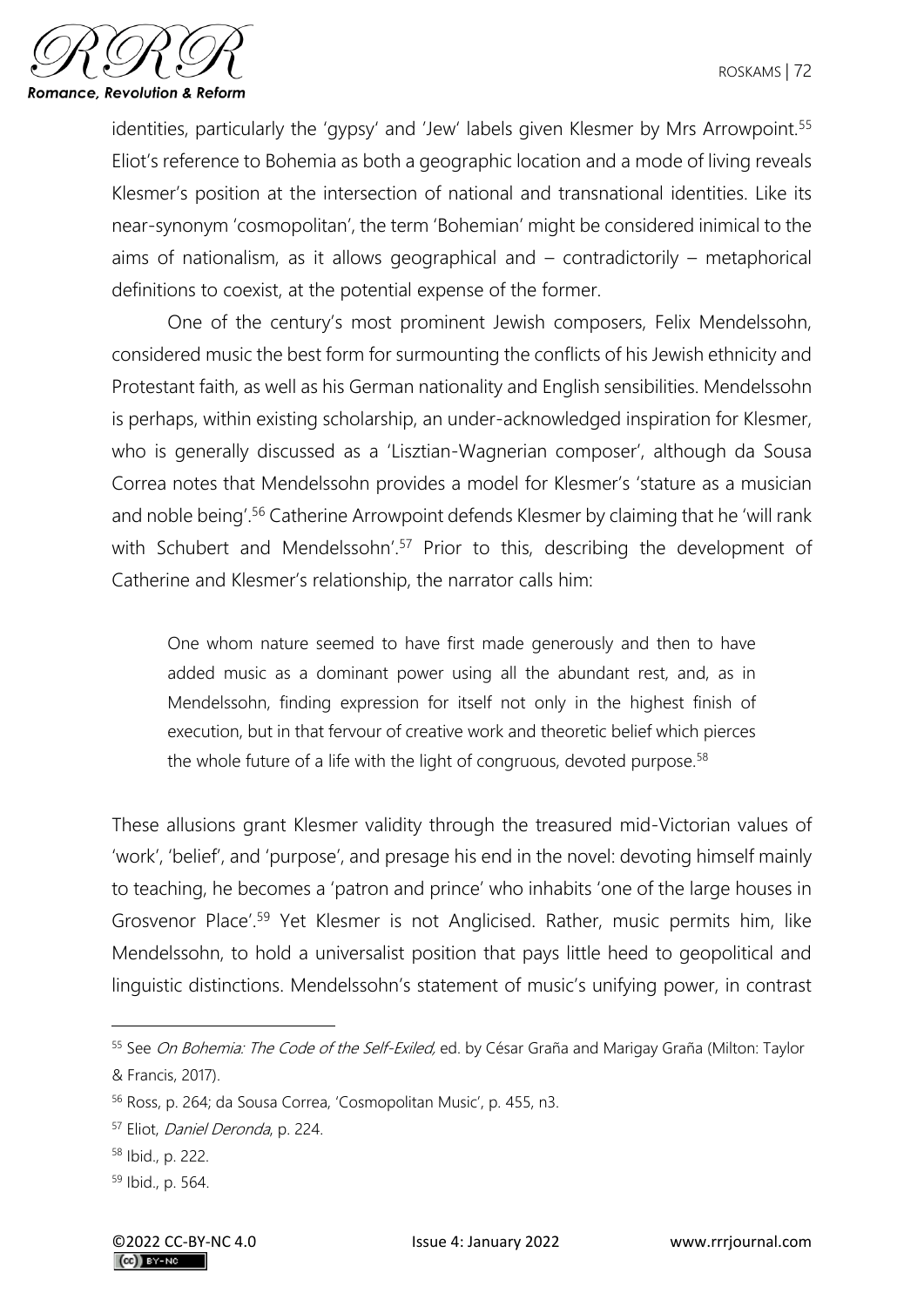

to the divisive nature of language, captures Klesmer's ethos: 'Only melody can say the same thing, can arouse the same feelings in one person as in another, a feeling which may not be expressed, however, by the same words'.<sup>60</sup> Eliot's interest in Mendelssohn some five years before the composition of *Daniel Deronda* is documented. Reading his letters, she and Lewes identified 'an eminently pure, refined nature'.<sup>61</sup> Beyond the distinctly Protestant work ethic and morality imputed to him in Victorian England, the letters revealed Mendelssohn's aesthetic credo to Eliot, one which chimed with her own belief that the best music 'stirs all one's devout emotions, blends everything into harmony – makes one feel part of one whole [yet] loving the sense of a separate self'.<sup>62</sup>

Against a contextual background of burgeoning proto-Zionism soon to be fronted by Theodor Herzl, Klesmer's assimilatory ending provides an ambiguous alternative to Daniel and Mordecai's separatism. As Catherine says, Klesmer 'has cosmopolitan ideas' and 'looks forward to a fusion of races'.<sup>63</sup> Notably, these ideas recur, contentiously, in the discussion between the Jewish characters at the Hand and Banner. Within and without the Jewish community, cosmopolitanism was considered by many, whether positively or negatively, the default position of Jewish people. Fichte and Hegel, among others, had written earlier in the century about German Jews as alien to the nation because of essential ethnic and religious difference. Across Europe, for Hegel, the Jew 'always was and remained a foreigner'.<sup>64</sup> Wagner's resumption of this idea in 'Das Judentum in der Musik' in 1850 was infamous. As a composer for whom 'the connexion with [one's] natural soil, with the genuine spirit of the Folk' was essential to creating art, Wagner attacked German-Jewish composers for their cosmopolitan

<sup>&</sup>lt;sup>60</sup> Letter of 15 October 1842, in *Felix Mendelssohn Bartholdy Briefe*, ed. by Rudolf Elvers, 4 vols (Frankfurt am Main: Fischer Taschenbuch Verlag, 1984), II, pp. 337-38.

<sup>&</sup>lt;sup>61</sup> The George Eliot Letters, ed. by Gordon S. Haight, 9 vols (New Haven, CT: Yale University Press, 1954), V: 1869-1873, p. 107.

<sup>&</sup>lt;sup>62</sup> Journal entry, 14 April 1858, in Gordon S. Haight, George Eliot: A Biography (Oxford: Oxford University Press, 1998), p. 256; see also Colin Eatock, Mendelssohn and Victorian England (Farnham: Ashgate, 2009).

<sup>63</sup> Eliot, Daniel Deronda, p. 224.

<sup>&</sup>lt;sup>64</sup> G.W.F. Hegel, *Early Theological Writings*, trans. by T. M. Knox (Philadelphia: University of Pennsylvania Press, 1948), p. 186.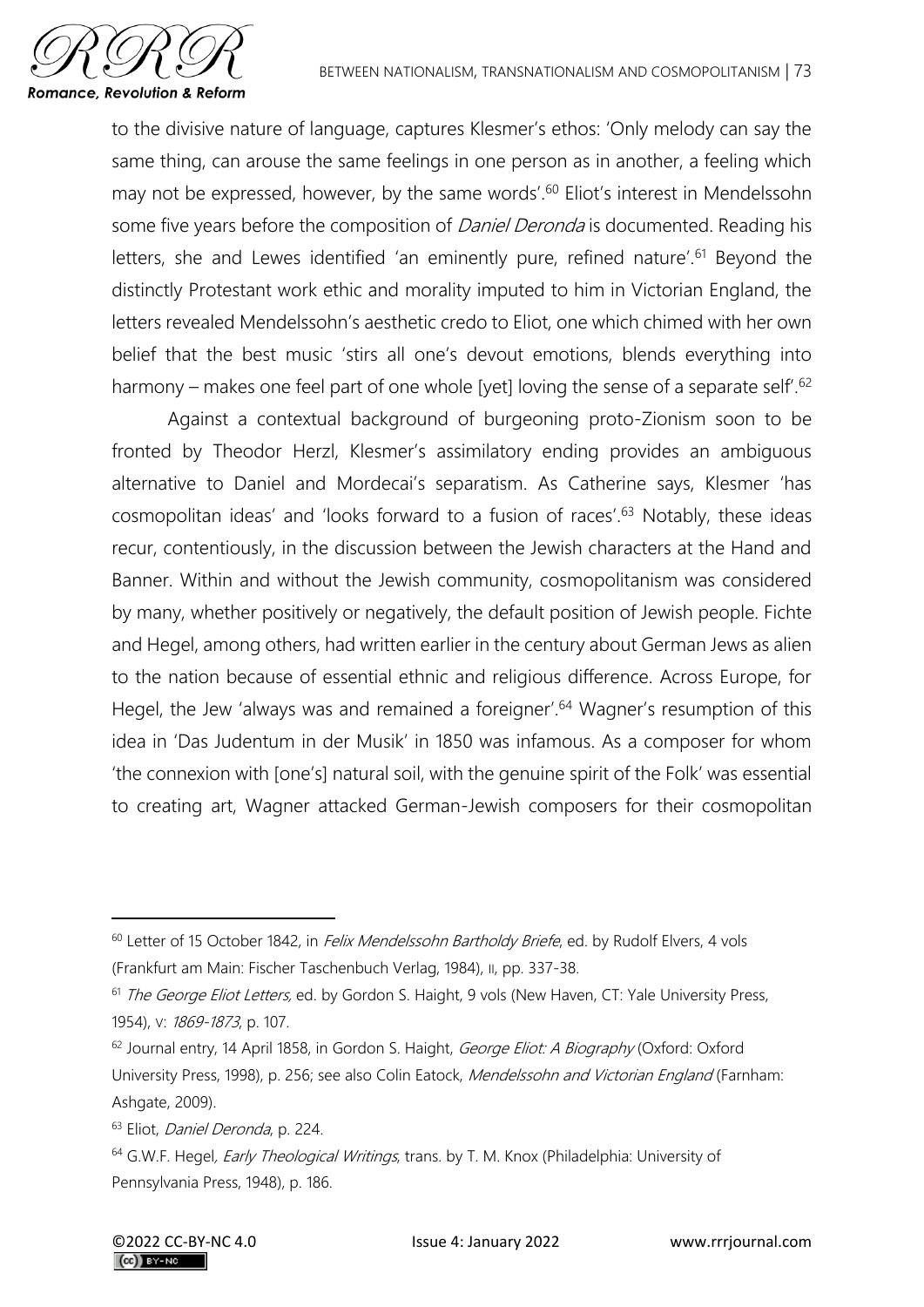

music which failed to evince Germanness.<sup>65</sup> Despite the different standpoints of Wagner and Eliot, ultimately the Hand and Banner scene in *Daniel Deronda* establishes a similar mistrust towards Jewish cosmopolitanism, with Mordecai's conviction that 'the effect of our separateness will not be completed and have its highest transformation unless our race takes on again the character of a nationality'.<sup>66</sup> The uniquely communicative powers of music are discarded in favour of the oratorical nature of Mordecai's Zionism. He makes several lengthy speeches, and his tutelage of Daniel in Hebrew indicates that language, not music, will be the organising principle of Jewish nationalism.

Yet the very presence of Klesmer, who not only states an opposing view but literally embodies transnational principles as a touring musician, challenges the Zionist project and, moreover, constitutes Eliot's acknowledgement of the globalising realities of modernity. Reading the essay 'The Modern Hep! Hep! Hep!' alongside the novel, we find Eliot's cantankerous speaker, Theophrastus Such, advocating a recognition of difference over an all-effacing sameness. Lamenting Anglo-Jews' 'separateness which is made their reproach' and their 'cosmopolitan indifference equivalent to cynicism', Theophrastus urges that they should attain 'the consciousness of having a native country', 'that sense of special belonging which is the root of human virtues', by founding their own nation-state.<sup>67</sup> For Theophrastus, native consciousness cannot survive assimilation, conversion, or interracial marriage, as he suggests in alarmingly xenophobic terms: 'it is a calamity to the English, as to any other great historic people, to undergo a premature fusion with immigrants of alien blood'.<sup>68</sup> Theophrastus particularly desires 'to keep our rich and harmonious English undefiled by foreign accent'.<sup>69</sup> As in Herder before him, language is the founding element of the nation.

As Stević suggests, undergirding this essay is the Herderian principle that 'it is perhaps useful to familiarize oneself with […] others, but it is equally important to keep

- <sup>66</sup> Eliot, *Daniel Deronda*, p. 496.
- $67$  George Eliot, 'The Modern Hep! Hep! Hep!', in *Impressions of Theophrastus Such*, The Complete Works of George Eliot, 36 vols (London: Pickering, 1994), xi, pp. 143-165 (pp. 155-56).
- <sup>68</sup> Eliot, 'Modern Hep!', p. 158.

<sup>&</sup>lt;sup>65</sup> Richard Wagner, 'Judaism in Music' in Richard Wagner's Prose Works, trans. by William Ashton Ellis, 8 vols (London: Kegan Paul, Trench, Trübner & Co., 1894), III: The Theatre, pp. 79-100 (p. 89).

<sup>&</sup>lt;sup>69</sup> Ibid.; see Richard Bauman and Charles L. Briggs, 'Language Philosophy as Language Ideology: John Locke and Johann Gottfried Herder', in Regimes of Language: Ideologies, Polities, and Identities, ed. by Paul V. Kroskrity (Oxford: James Currey, 2000), p. 182.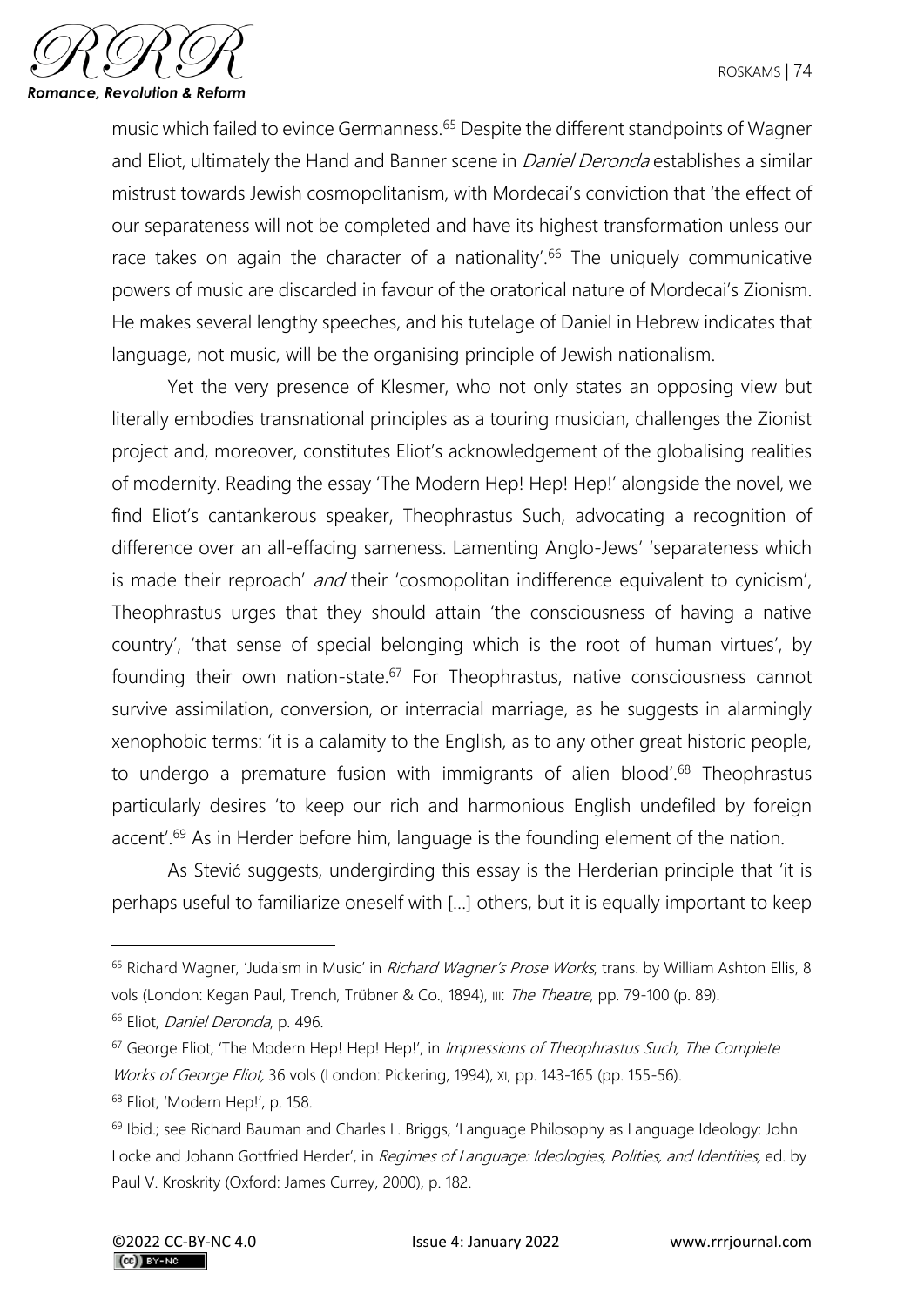

them at bay so as not to disturb what Herder calls "the centre of gravity" that every nation finds within itself'.<sup>70</sup> Rather than solely understanding this in the context of British national identity, however, it is important to remember that Theophrastus is also here writing about Jewish people, long denied a 'centre of gravity' due to their diasporic existence. Klesmer's belief in the 'fusion of races', his marriage to Catherine, and his music constitute, for Theophrastus and Mordecai alike, a dilution of Jewish racial identity as much as a threat to British identity. Although Eliot distances herself from 'The Modern Hep! Hep! Hep!' through the use of a speaker (Theophrastus), its separatist invective can be identified in *Daniel Deronda*. Both urge the preservation of Jewishness in the face of cosmopolitanism: the idea of transcending one's nationality was only an appealing, and realistic, prospect for those whose nationality was already well assured. For those communities which existed at the boundaries of nation and race, cosmopolitanism was more likely to lead to erasure.

However, the Zionist ending of *Daniel Deronda* and the rhetoric of 'The Modern Hep! Hep! Hep!' should be considered merely speculative. Klesmer is a portentous character. The 'fusion of races' he anticipates, as well as the global capitalism he represents as a professional musician, are admitted in the novel and essay to be inevitable. Pash's prediction, at the Hand and Banner, that 'with us in Europe the sentiment of nationality is destined to die out', is not entirely allayed by the renewed faith placed in Jewish nationality by the novel's ending.<sup>71</sup> Nor is Gideon's opinion that 'there's no reason now why we shouldn't melt gradually into the populations we live among. That's the order of the day in point of progress', dispelled.<sup>72</sup> Klesmer, who represents musical progress, also represents this projected national progress. Meyer writes that the novel 'symbolically enacts racial and nationalistic separation, sending the Jews, who are the novel's "dark race", out of England into Palestine', yet this fails to take account of both Klesmer and the first Cohen family encountered by Daniel.<sup>73</sup> This is not to suggest, equally, that either example proves the viability of 'separateness and communication' for Jews in Britain. The Cohen family is steeped in mercantilism, while Klesmer settles as a music teacher, a more professionalised post than that of the

<sup>70</sup> Stević, 'Convenient Cosmopolitanism', p. 598.

<sup>71</sup> Eliot, Daniel Deronda, p. 488.

<sup>72</sup>Ibid., p. 489.

<sup>73</sup> Meyer, p. 195.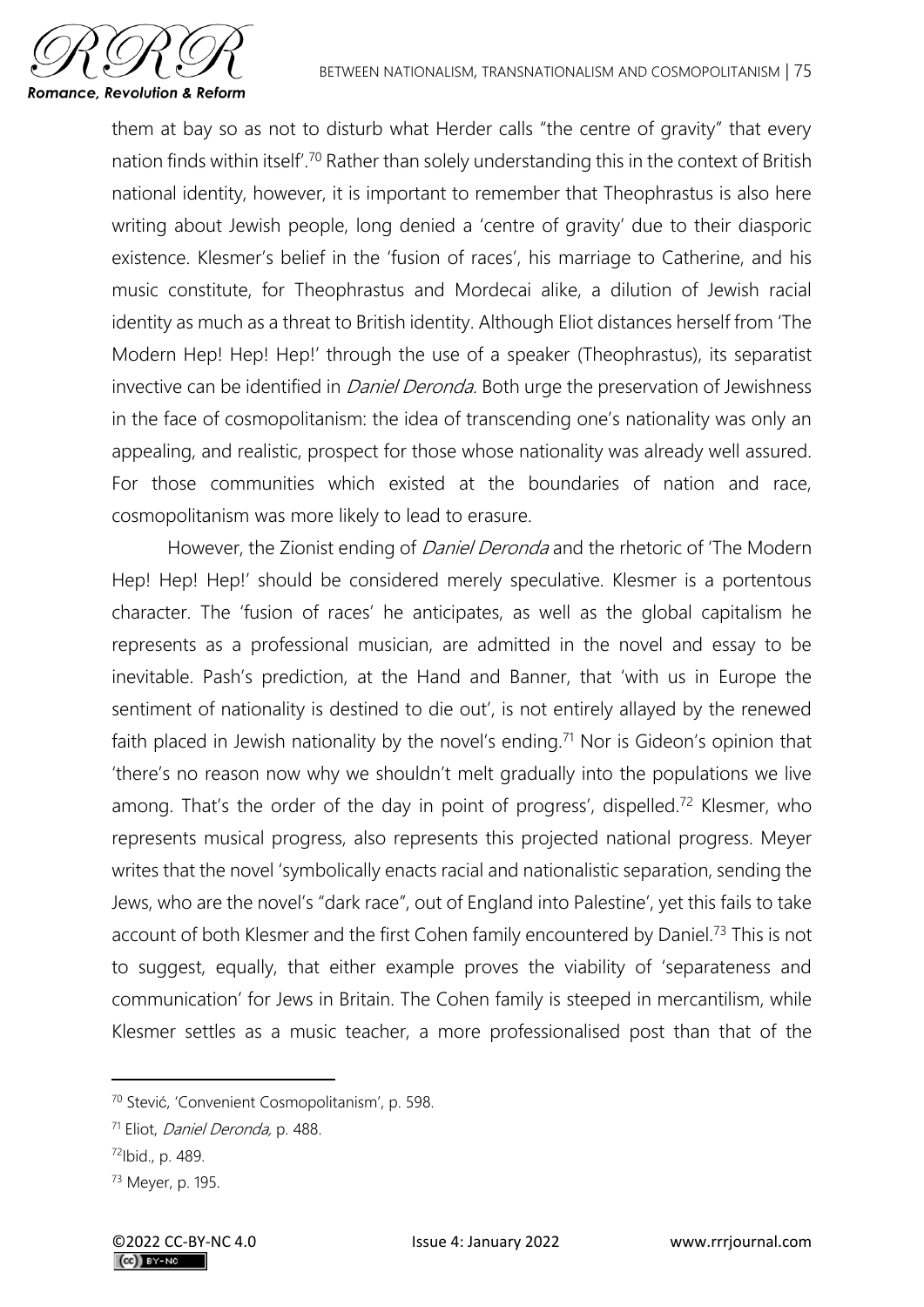

composer. Last seen recommending Mirah to a 'charitable morning concert in a wealthy house', living in Belgravia, and sending Daniel and Mirah 'a perfect watch' as a wedding gift (the Cohen family also deals in watch repairs), Klesmer's remaining in Britain at the end of the novel suggests that the coexistence of Jews and non-Jews can only be fostered under the auspices of global capital.<sup>74</sup> There is even a prophetic suggestion of this in the detail, earlier in the novel, of 'Klesmer's outburst on the lack of idealism in English politics, which left all mutuality between distant races to be determined simply by the need of a market'.<sup>75</sup> Cannily predicting the eventual means of his settlement in Britain, the composer is a casualty of the onset of capitalist cosmopolitanism, summed up in Gideon's maxim, 'A man's country is where he's well off'.<sup>76</sup> As such, Eliot's novel – the only one of her novels set in her present – bears affinities with Trollope's The Way We Live Now (which she was reading during the composition of Daniel Deronda): its tracing of developments in contemporary Britain is as important as its gesturing towards a Zionist future.<sup>77</sup>

As well as exposing the shortcomings of assimilation under capitalist cosmopolitanism, Klesmer's positioning as a male Jewish composer conversely reveals limitations within nationalist separatism. The 'supra-national' position Klesmer occupies as a composer makes him, for Allan Arkush,

Neither a direct threat to the novel's Jewish nationalism nor a minor deviation from it but an ideal against which it may ultimately be measured. Klesmer's 'supra-nationalism' is, for George Eliot, an attainable ideal, one that can be reached even today by exceptional individuals.<sup>78</sup>

It is worth exploring who may be counted among these 'exceptional individuals'. Nearly all the novel's musicians are Jewish, yet at the same time music represents their means of breaking away from strictly racialised separatism: so why is Mirah's ending

<sup>&</sup>lt;sup>74</sup> Eliot, *Daniel Deronda,* pp. 685, 753 (my emphasis).

<sup>75</sup> Ibid., p. 223.

<sup>76</sup> Ibid., p. 489.

<sup>&</sup>lt;sup>77</sup> Eliot read *The Way We Live Now* in monthly instalments from February 1874; see Michael Ragussis, Figures of Conversion: "The Jewish Question" & English National Identity (London: Duke University Press, 1995), pp. 234-35.

<sup>78</sup> Arkush, pp. 62-63.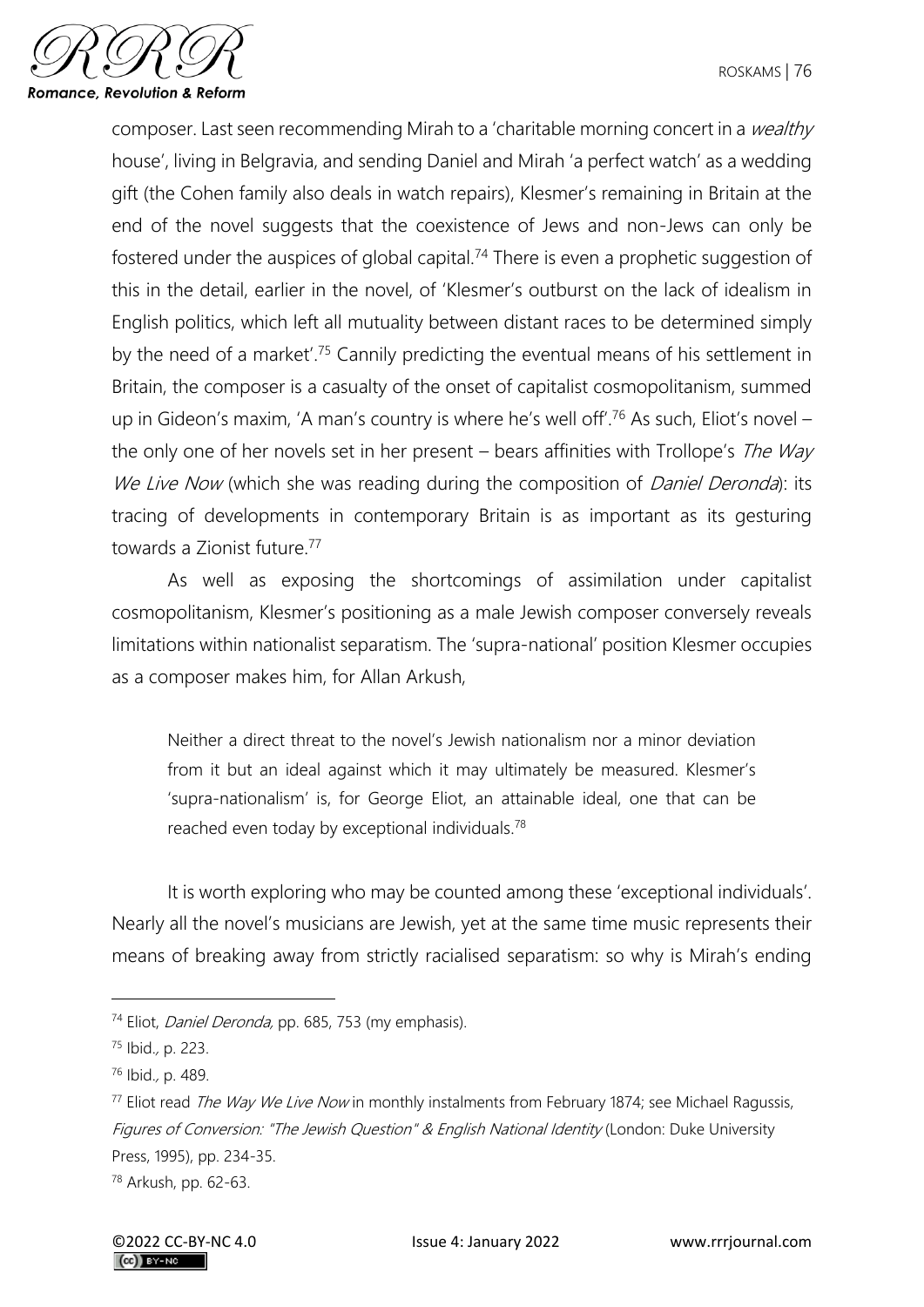

circumscribed by her race – as she accompanies Daniel to the East and gives up her singing – while Daniel's mother Alcharisi ends as 'a dreamed visitant from some region of departed mortals', whose embrace of cosmopolitanism has led to alienation?<sup>79</sup> Firstly, Eliot acknowledges that race and gender intersect in constricting ways. Klesmer's ability to 'rise above national divisions without sinking beneath humanity' owes not simply to his being, in Arkush's estimation, a 'rare individual', but also male.<sup>80</sup> As Anderson writes, 'femininity in its ideal form enacts and transmits the affective bounds of the community, from the level of the family to that of the nation', so that Mirah and Alcharisi embody, respectively, the successful and unsuccessful fulfilment of familial, national, and racial ties through their performance of gender.<sup>81</sup> Anderson reads Alcharisi as 'a hypermodern subject' who 'aligns herself with the transnational force of art and seeks to divorce herself entirely from the stifling confinement of a traditionbound cultural heritage', and it is only her gender that distinguishes her from Klesmer in this sense.<sup>82</sup> In fact, Alcharisi's loss of her singing voice means that, by the time we encounter her, she has lost her alignment with the 'transnational force of art' and is defined instead by a more static, effacing cosmopolitanism. The more transnational Mirah, who has travelled extensively prior to the novel's narrative, first meets Daniel by a river, and switches with ease between Italian and German music, is – despite all this movement – always indubitably identified with Jewishness. Alcharisi is encountered in just one location – Genoa – away from the bustling merchant city, endlessly trying to act a role which evades her, and defined by 'suppressed' speech and gestures.<sup>83</sup> This indicates – as 'The Modern Hep! Hep! Hep!' would later confirm – Eliot's much darker view of cosmopolitanism, but neither a transnational nor cosmopolitan lifestyle ultimately coexists with musicianship for the novel's female Jewish characters. Klesmer's fulfilment of *both* transnational and cosmopolitan identities is a marker of his privilege as a male composer rather than a female performer.

Allusions to the real context of the fictional Klesmer's music-making further validate his pluralism. As I noted in exploring the national resonances of his music,

<sup>79</sup> Eliot, Daniel Deronda, p. 621.

<sup>80</sup> Arkush, p. 68.

<sup>81</sup> Anderson, p. 139.

<sup>82</sup> Ibid., pp. 139-40.

<sup>83</sup> Eliot, *Daniel Deronda*, p. 646.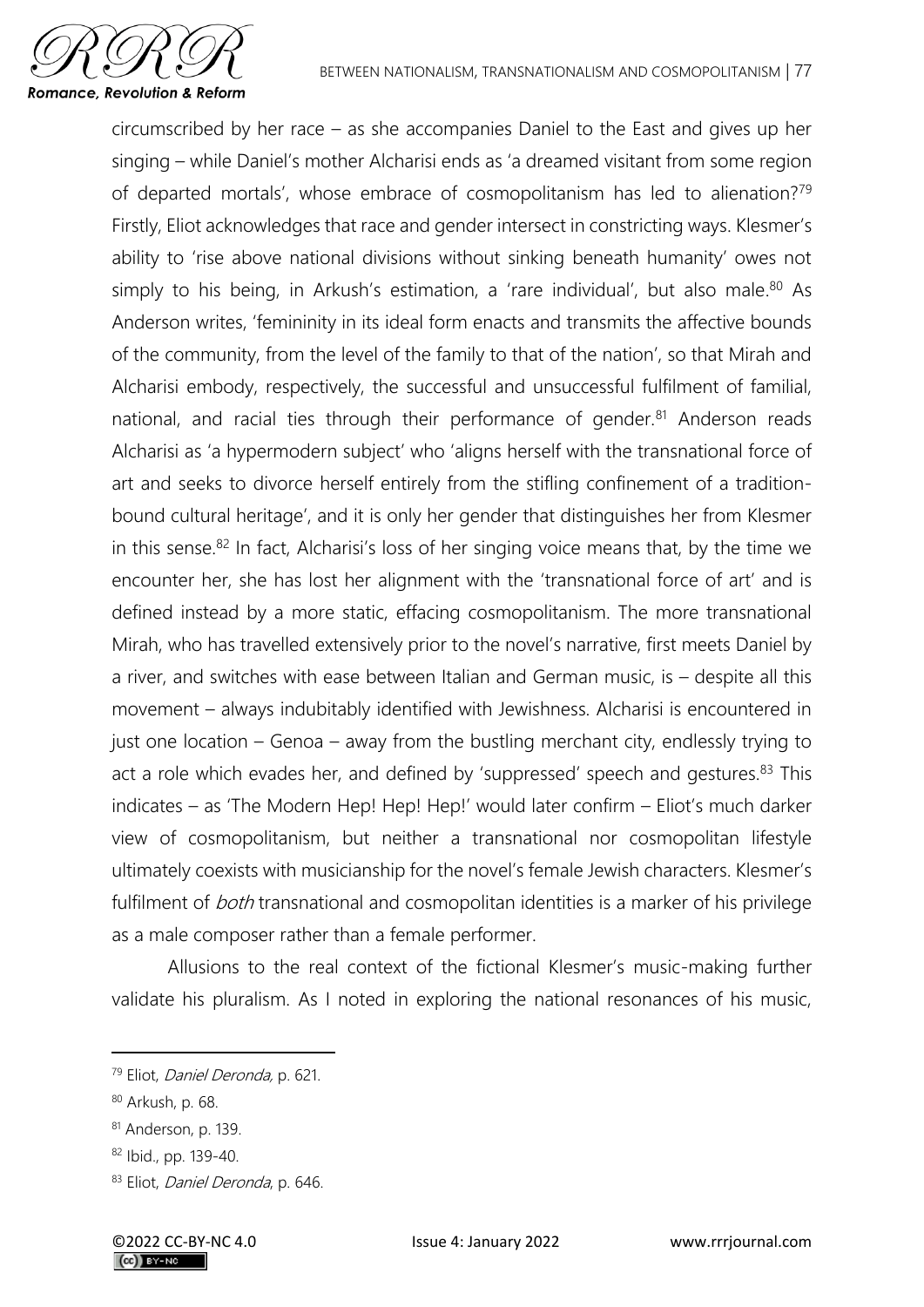

Klesmer is – somewhat ironically, given Wagner's anti-Semitism, as Solie points out – associated with Wagnerism: 'By adding a Semitic strain to Klesmer's mix, [Eliot] claims modernist musical practice for Jewish composers'.<sup>84</sup> This modernist musical practice was, as I have noted, both pan-European and nationally specific, depending on the intent of the composer. It suited nationalist composers such as Smetana and Dvořák at the same time as inspiring the work of Liszt and Mahler, more usually associated with cosmopolitanism.<sup>85</sup> Unlike Mirah, whose performances always express her racial and familial belonging, Klesmer – especially in Freudvoll, Leidvoll, Gedankenvoll – invokes nationalism but avoids committing himself to its overall project. Moreover, Klesmer's performances are instrumental rather than vocal. In Alcharisi, who 'acted as well as [she] sang', with her 'low melodious voice', we encounter a corruption of the musical vocality often celebrated by Eliot.<sup>86</sup> Alcharisi is an erstwhile opera singer whose remaining musicality is now solely concentrated on acting and spectacle, far removed from Dorothea Brooke's truly communicative 'voice of deep-souled womanhood' in Middlemarch.<sup>87</sup> Deronda perceives a 'subtle movement in her eyes and closed lips which is like the suppressed continuation of speech', and both interviews with her son are characterised by 'confessional coloratura' or a compulsive need to speak, but a failure to communicate.<sup>88</sup> Mirah and Alcharisi, as women and singers, contend with the suspicion of mere performativity commonly attributed to Jewish musicians, while Klesmer's music-making is permitted through its avoidance of spectacle and alignment with Zukunftsmusik. The 'homogeneous cosmopolitan ideal' represented by Klesmer not only 'complements the more specifically Jewish identities in the novel', as da Sousa Correa suggests, but forces a reassessment of the accommodations and limitations

<sup>84</sup> Solie, p. 169.

<sup>85</sup> See Marta Ottlová, Milan Pospíšil and John Tyrrell, 'Bedřich Smetana', Grove Music Online, [<https://www.oxfordmusiconline.com/grovemusic/view/10.1093/gmo/9781561592630.001.0001/omo-](https://www.oxfordmusiconline.com/grovemusic/view/10.1093/gmo/9781561592630.001.0001/omo-9781561592630-e-3000000151)[9781561592630-e-3000000151>](https://www.oxfordmusiconline.com/grovemusic/view/10.1093/gmo/9781561592630.001.0001/omo-9781561592630-e-3000000151) [accessed 16 March 2021]; John Clapham, Dvo*ř*ák (New York: Norton, 1979), p. 17.

<sup>86</sup> Eliot, Daniel Deronda, pp. 583-84.

<sup>87</sup> Ibid.; George Eliot, Middlemarch, in The Complete Works of George Eliot, ed. by David Carroll, 36 vols (Oxford: Clarendon, 1992), VI, p. 579.

<sup>88</sup> Eliot, Daniel Deronda, p. 583; Rosemarie Bodenheimer, The Real Life of Mary Ann Evans: George Eliot, Her Letters, and Fiction (London: Cornell University Press, 1994), p. 185.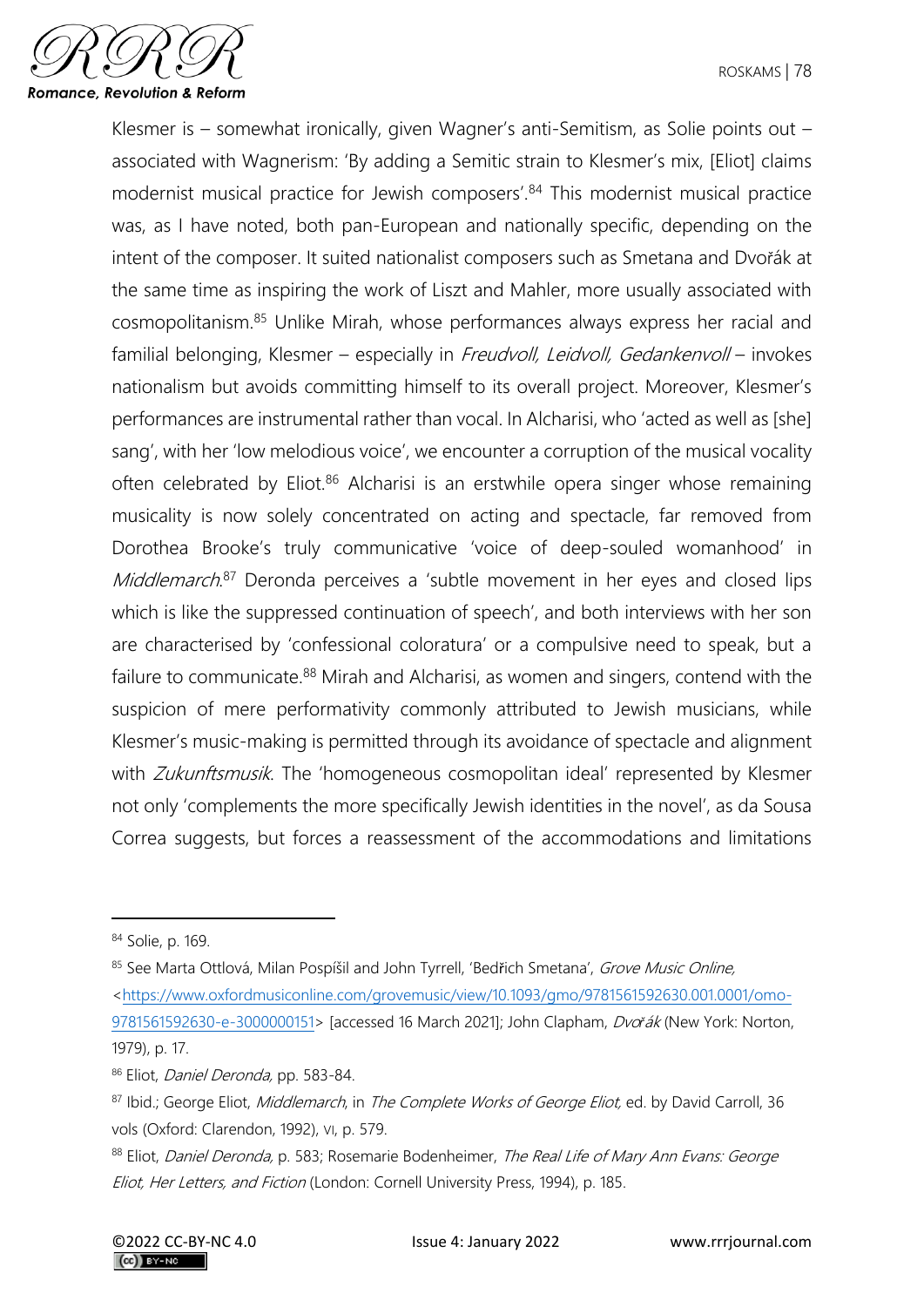

inherent in both cosmopolitan ideals and specifically Jewish identities.<sup>89</sup> Through a mapping of Jewish musicality oriented around Klesmer (Mirah, like him, claims her Jewish identity, while Alcharisi, like him, claims a cosmopolitan identity) Eliot encourages reflection on the place of women in nationalist and cosmopolitan ideologies.

Ultimately, Klesmer is a focal point for understanding Daniel Deronda as Eliot's own version of The Way We Live Now. Although it has frequently been read as a visionary novel, Daniel Deronda is rooted in its contemporary context, addressing, like Trollope's novel, the twin threats to the modern state: capitalism and cosmopolitanism. Despite the ostensible success Klesmer makes of a cosmopolitan lifestyle, juxtaposing him with the novel's other characters reveals Eliot's concerns about uninhibited adoption of cosmopolitanism. It is Klesmer who first encourages Gwendolen to discover a 'sense of the universal', and a scene between Gwendolen and Daniel at the novel's end indicates the shortcomings of this worldview. After learning that Daniel is a Jew, Gwendolen responds, 'What difference need that have made?', Daniel points out, 'emphatically', 'It has made a great difference to me that I have known it'.<sup>90</sup> Gwendolen's newly acquired universalism now threateningly effaces the Jewish identity Daniel has discovered. In miniature, this scene dramatizes the interaction of Jewish nationalism and cosmopolitanism in the late nineteenth century. Eliot perceives that the growing trend towards cosmopolitanism will most endanger communities whose identities have been continually under threat of absorption or erasure. Into this dynamic, Eliot inserts a further concern that the accommodation of Jews in Britain is underscored by mercantilism rather than culture, even for those ostensibly elevated above commercial concerns, such as composers.

As a figure who profits through his art and is thus enabled to move from country to country, and communicating in a 'universal language', the composer is integral to the globalising processes Eliot exposes, and connotes their imminency. Allusions to real composers in relation to Klesmer have a distinct focus on futurity: he 'will rank with Schubert and Mendelssohn', and is 'not yet a Liszt'.<sup>91</sup> As da Sousa Correa demonstrates, composers are 'those whose destiny it is to shape the future', a future with, as these

<sup>89</sup> da Sousa Correa, Victorian Culture, p. 171.

<sup>90</sup> Eliot, Daniel Deronda, p. 746.

<sup>91</sup> Ibid., pp. 224, 220 (my emphasis).